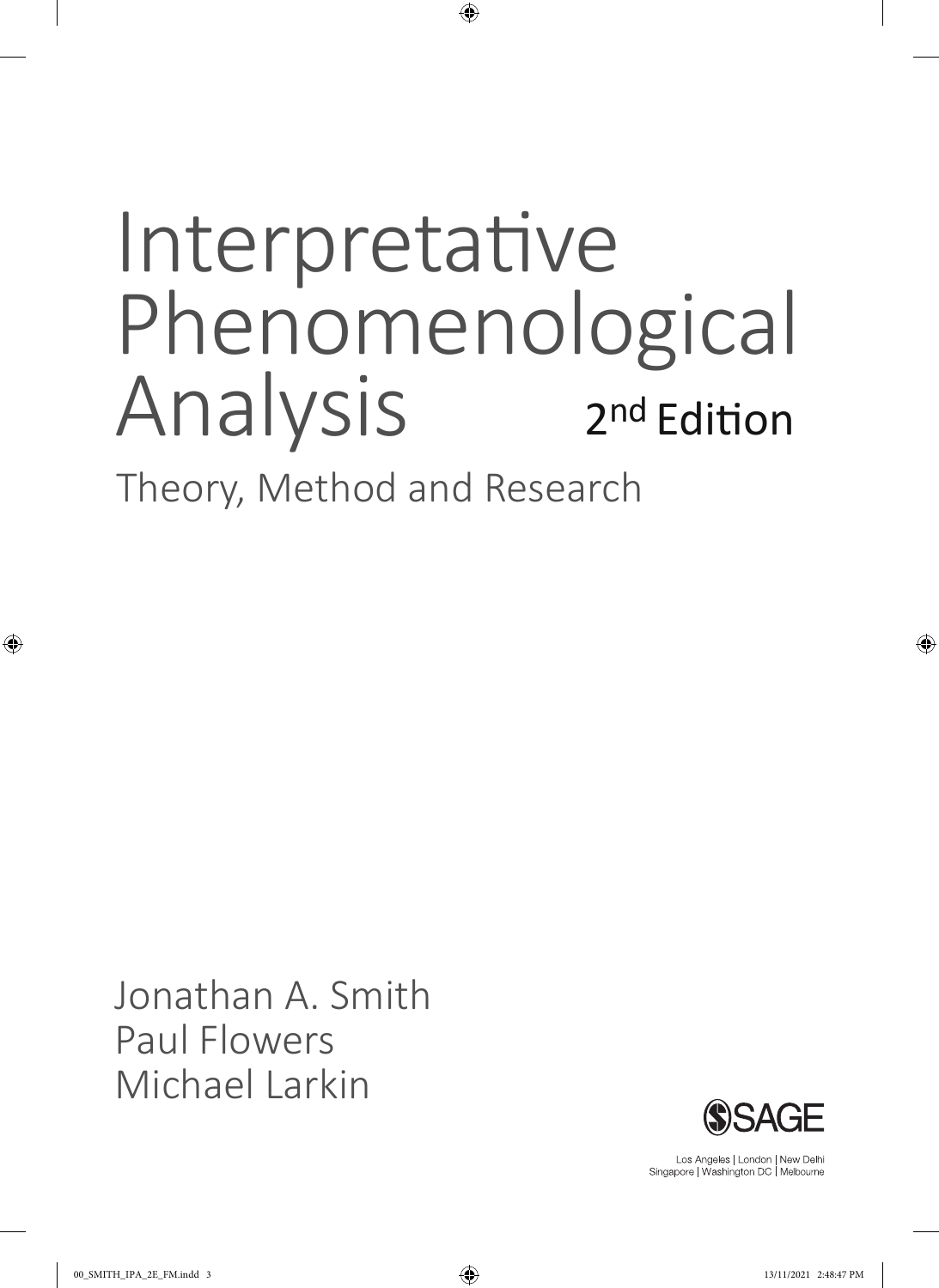

Los Angeles | London | New Delhi Singapore | Washington DC | Melbourne

SAGE Publications Ltd 1 Oliver's Yard 55 City Road London EC1Y 1SP

SAGE Publications Inc. 2455 Teller Road Thousand Oaks, California 91320

SAGE Publications India Pvt Ltd B 1/I 1 Mohan Cooperative Industrial Area Mathura Road New Delhi 110 044

SAGE Publications Asia-Pacific Pte Ltd 3 Church Street #10-04 Samsung Hub Singapore 049483

 Jonathan A. Smith, Paul Flowers and Michael Larkin 2022

Apart from any fair dealing for the purposes of research, private study, or criticism or review, as permitted under the Copyright, Designs and Patents Act, 1988, this publication may not be reproduced, stored or transmitted in any form, or by any means, without the prior permission in writing of the publisher, or in the case of reprographic reproduction, in accordance with the terms of licences issued by the Copyright Licensing Agency. Enquiries concerning reproduction outside those terms should be sent to the publisher.

#### **Library of Congress Control Number: 2021938921**

**British Library Cataloguing in Publication data**

A catalogue record for this book is available from the British Library

Editor: Amy Maher Editorial assistant: Esmé Carter Production editor: Rachel Burrows Copyeditor: Sarah Bury Proofreader: Leigh C. Smithson Indexer: David Rudeforth Marketing manager: Camille Richmond Cover design: Wendy Scott Typeset by: C&M Digitals (P) Ltd, Chennai, India Printed in the UK

> ISBN 978-1-5297-5380-6 ISBN 978-1-5297-5379-0 (pbk)

At SAGE we take sustainability seriously. Most of our products are printed in the UK using responsibly sourced papers and boards. When we print overseas we ensure sustainable papers are used as measured by the PREPS grading system. We undertake an annual audit to monitor our sustainability.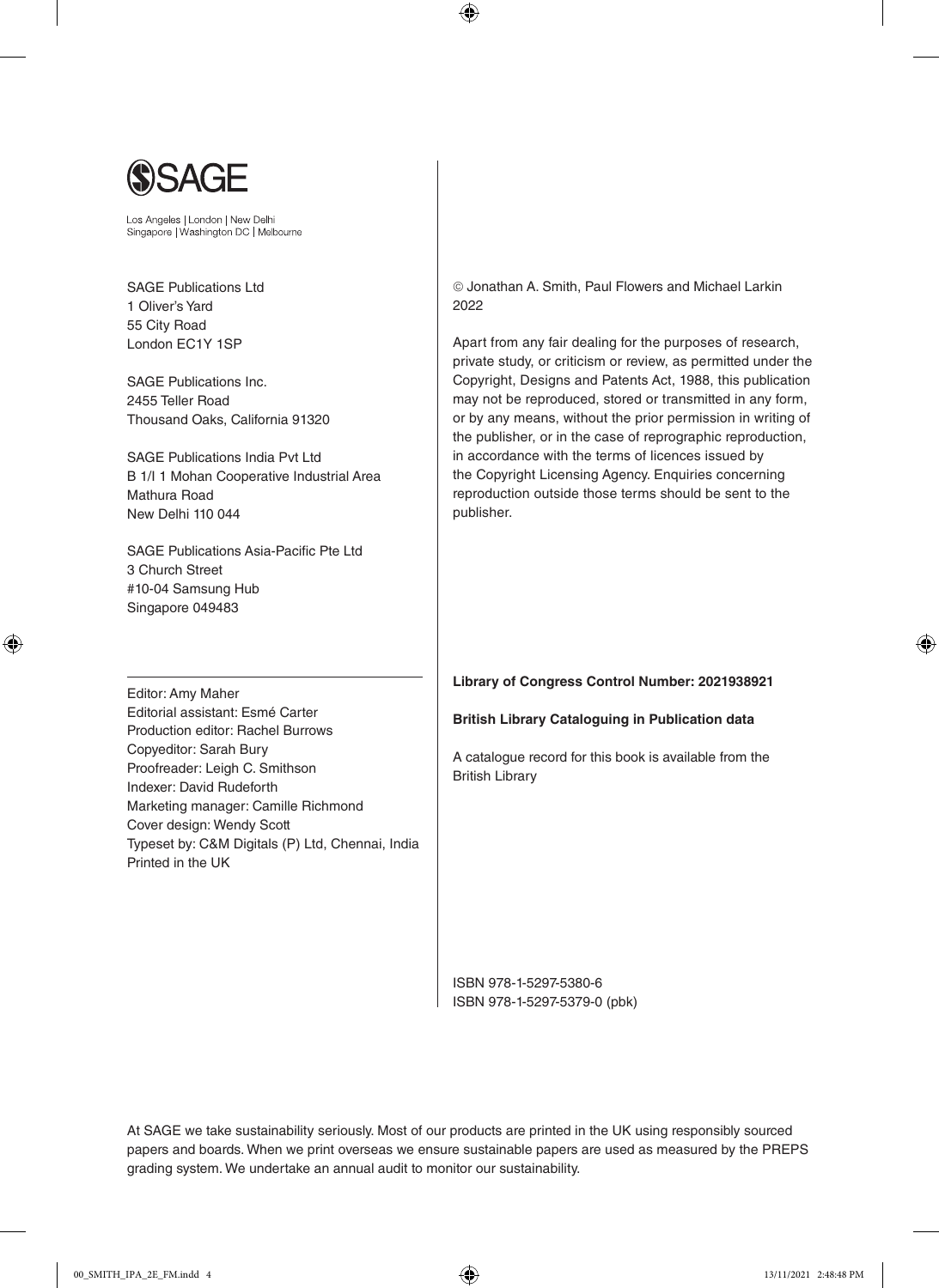# **2 THE THEORETICAL FOUNDATIONS OF IPA**

# **INTRODUCTION**

As we have seen in Chapter 1, interpretative phenomenological analysis is an approach to qualitative, experiential research which has been informed by concepts and debates from three key areas of the philosophy of knowledge: phenomenology, hermeneutics and idiography. This chapter will introduce each of them, and discuss their connections to IPA. In order to be clear and do justice to the existing ideas themselves, the first part of the chapter presents an introduction to these major intellectual movements in their own terms, and hopefully in a way which is reasonably accessible. Within each section, brief consideration will be given to the implications for research in psychology, and for IPA in particular. The latter part of the chapter will more explicitly and fully show how IPA draws on key concepts from the outlined approaches in order to fashion its own particular way of working.

# **PHENOMENOLOGY**

Phenomenology is a philosophical approach to the study of experience. There are many different emphases and interests among phenomenologists, but they have all tended to share a particular interest in thinking about what the experience of being human is *like*, in all of its various aspects, but especially in terms of the things which matter to us, and which constitute our lived world. Many phenomenologists have also been committed to thinking about how we might come to understand what our experiences of the world are like. For psychologists, one key value of phenomenological philosophy is that it provides us with a rich source of ideas about how to examine and comprehend lived experience.

We will be considering the work of four of the major phenomenological philosophers: Husserl, Heidegger, Merleau-Ponty, Sartre. Each can be seen as working in a way which is consistent with a core phenomenology, but each also took the project on in a distinctive way. This then will illustrate phenomenology as a singular but also pluralist endeavour.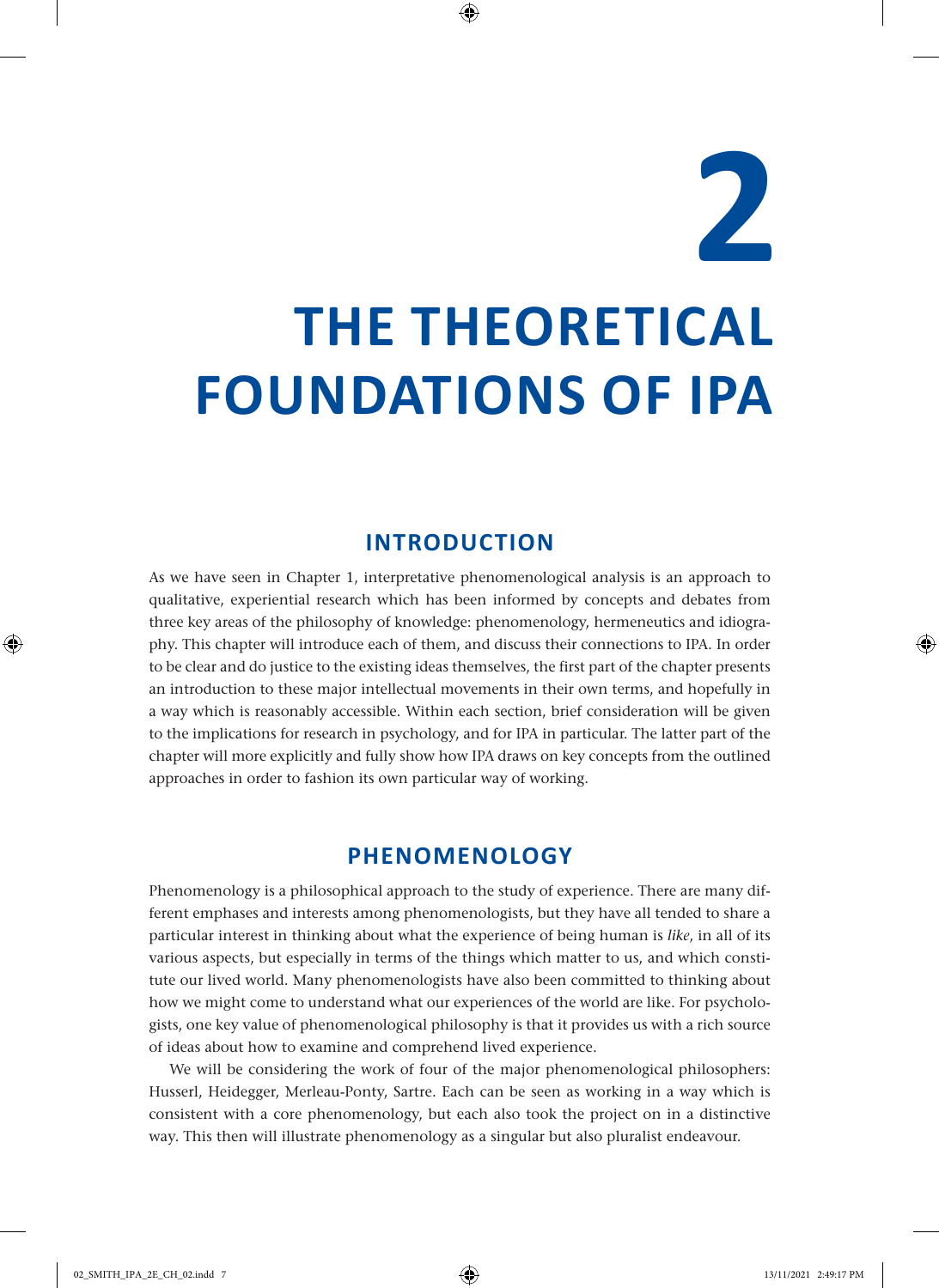#### **Husserl**

The founding principle of phenomenological inquiry is that experience should be examined in the way that it occurs, and in its own terms. Husserl first argued for this as the basis of a programmatic system in philosophy but the principle has since been further developed, both in philosophy and in empirical human science research.

For Husserl, phenomenology involves the careful examination of human experience. He was particularly interested in finding a means by which someone might come to accurately know their *own* experience of a given phenomenon, and would do so with a depth and rigour which might allow them to identify the *essential* qualities of that experience. If this could be done, then Husserl reasoned that these essential features of an experience would *transcend* the particular circumstances of their appearance, and might then illuminate a given experience for others too.

Famously, Husserl argued that we should 'go back to the things themselves'. The 'thing' he is referring to, then, is the experiential content of consciousness, and he is alluding to the various obstacles that can get in the way of its pursuit. Our predilection for order can mean that we can too quickly look to fit 'things' within our pre-existing categorization system. Instead, Husserl suggests that we should endeavour to focus on each and every particular thing in its own right.

Husserl's phenomenology involved stepping outside of our everyday experience, our *natural attitude* as he called it, in order to be able to examine that everyday experience. Instead, adopting a *phenomenological attitude* involves and requires a reflexive move, as we turn our gaze from, for example, objects in the world, and direct it inward, towards our perception of those objects. It is worth looking at an extended quote from Husserl (1927) which describes this neatly:

Focusing our experiencing gaze on our own psychic life necessarily takes place as reflection, as a turning about of a glance which had previously been directed elsewhere. Every experience can be subject to such reflection, as can indeed every manner in which we occupy ourselves with any real or ideal objects – for instance, thinking, or in the modes of feeling and will, valuing and striving. So when we are fully engaged in conscious activity, we focus exclusively on the specific thing, thoughts, values, goals, or means involved, but not on the psychical experience as such, in which these things are known as such. Only reflection reveals this to us. Through reflection, instead of grasping simply the matter straight-out – the values, goals, and instrumentalities – we grasp the corresponding subjective experiences in which we become 'conscious' of them, in which (in the broadest sense) they 'appear.' For this reason, they are called 'phenomena,' and their most general essential character is to exist as the 'consciousness-of' or 'appearance-of' the specific things, thoughts (judged states of affairs, grounds, conclusions), plans, decisions, hopes, and so forth. (para. 2)

Thus, in our everyday life we are busily engaged in activities in the world and we take for granted our experience of the world. In order to be phenomenological, we need to disengage from the activity and attend to the taken-for-granted experience of it. So for example, take an incident that might happen: a car drives past my window. Seeing the car passing by outside, thinking about who might be driving it, wishing we could have a car like it, later remembering the car going by, even wishing that a car would go by when it had not done so – these are all activities happening in the everyday, natural attitude. Once we stop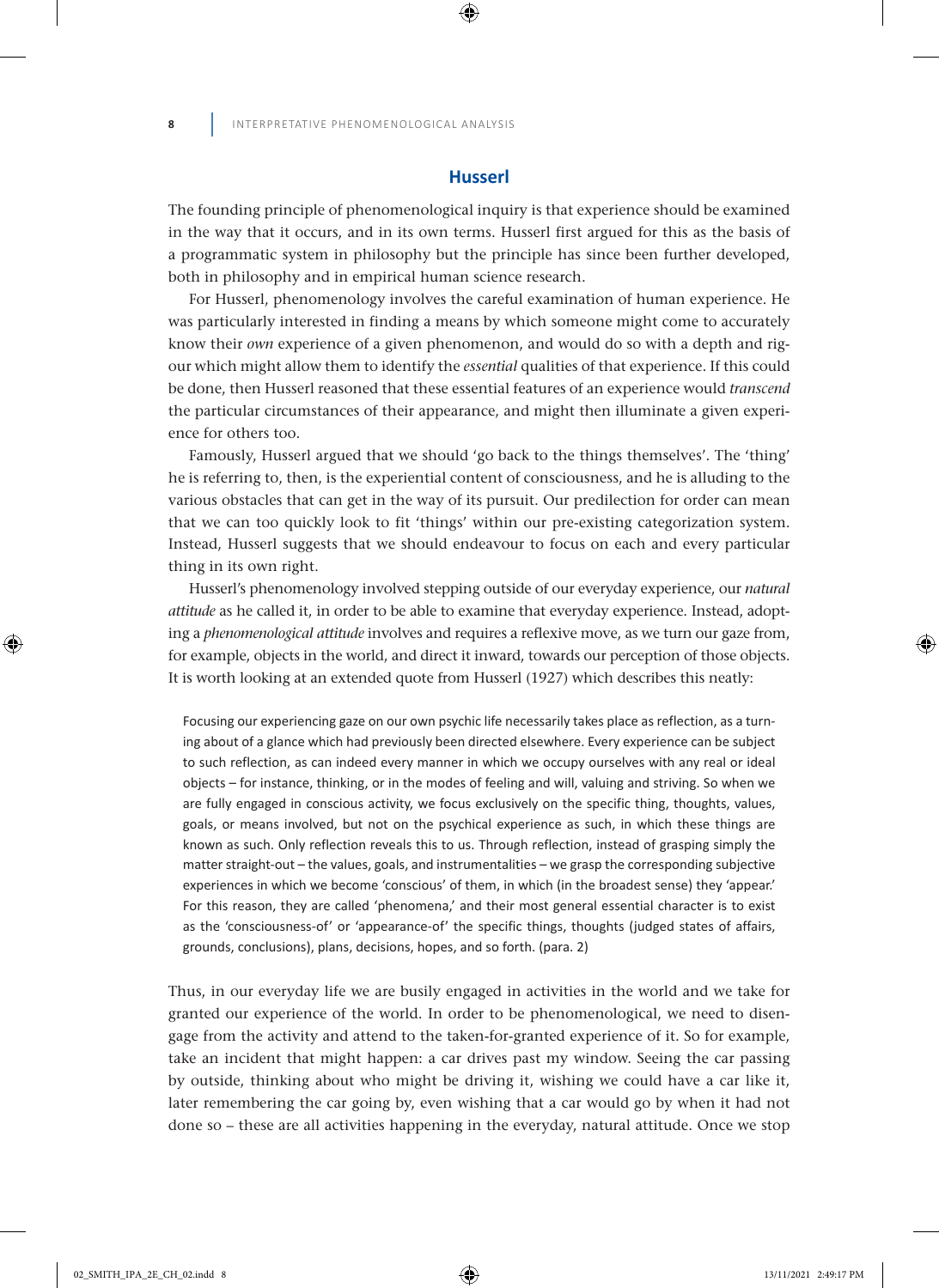to self-consciously *reflect on* any of this seeing, thinking, remembering and wishing, we are being phenomenological. See Chapter 12 for more discussion of this reflective dimension.

For Husserl, phenomenological inquiry focuses on that which is experienced in the consciousness of the individual. He invokes the technical term *intentionality* to describe the relationship between the process occurring in consciousness, and the object of attention for that process. So in phenomenological terms, experience or consciousness is always consciousness *of* something – seeing is seeing of something, remembering is remembering of something, judging is judging of something. That something – the object of which we are conscious – may have been stimulated by a perception of a 'real' object in the world, or through an act of memory or imagination. Thus, there is an *intentional* relationship between the car and my awareness of it. Note that the term intentionality is being used in a different way from its everyday meaning in English. If I say that my memory has an intentional relation to a car, I mean that my memory is oriented towards the car; that is, I am remembering it. I do not mean that I am mentally striving for the car to come into existence. A helpful way of thinking about intentionality in qualitative work is to keep this idea of orientation in mind. For the interdisciplinary researcher Sara Ahmed (2006), the idea that meanings arise, and become clear for us, when we understand our *orientation towards* an object is the most important characteristic of a phenomenological approach:

The radical claim that phenomenology inherits from Franz Brentano's psychology is that consciousness is intentional; it is directed towards something. This claim immediately links the question of the object with that of orientation. … We are turned towards things. Such things make an impression upon us. … Perception hence involves orientation; what is percieved depends on where we are located, which gives us a certain take on things. (Ahmed, 2006: 27)

In this sense, then, the task of approaching something phenomenologically involves a willingness and capacity to understand a perspective upon it, an orientation towards it. In IPA, we characterize this perspectival quality of orientation in terms of the *meaning which something* has for someone. For example, a research participant may describe a health professional in terms which evoke the warmth and gratitude which they feel *towards* that person, and then in our work, *warmth* and *gratitude* may become meanings associated with the receipt of good care. Ahmed takes this same approach to her reading of Husserl: she develops her account by considering Husserl's orientation to the world around him, as he writes about the development of his ideas, and uses objects in his study and home to exemplify his thinking.

In order to achieve the phenomenological attitude, Husserl developed a 'phenomenological method' which was intended to identify the core structures and features of human experience. First, he suggested that we need to consider the consequences of our taken-for-granted ways of living in the familiar, everyday world of objects. We need to 'bracket', or put to one side, the taken-for-granted world in order to concentrate on our perception of that world. This idea of bracketing has mathematical roots. It relates to the idea of separating out, or treating separately, the contents of the brackets within equations: 'Putting it in brackets shuts out from the phenomenological field the world as it exists for the subject in simple absoluteness; its place, however, is taken by the world as given in *consciousness* (perceived, remembered, judged, thought, valued, etc.)' (Husserl, 1927: para. 3).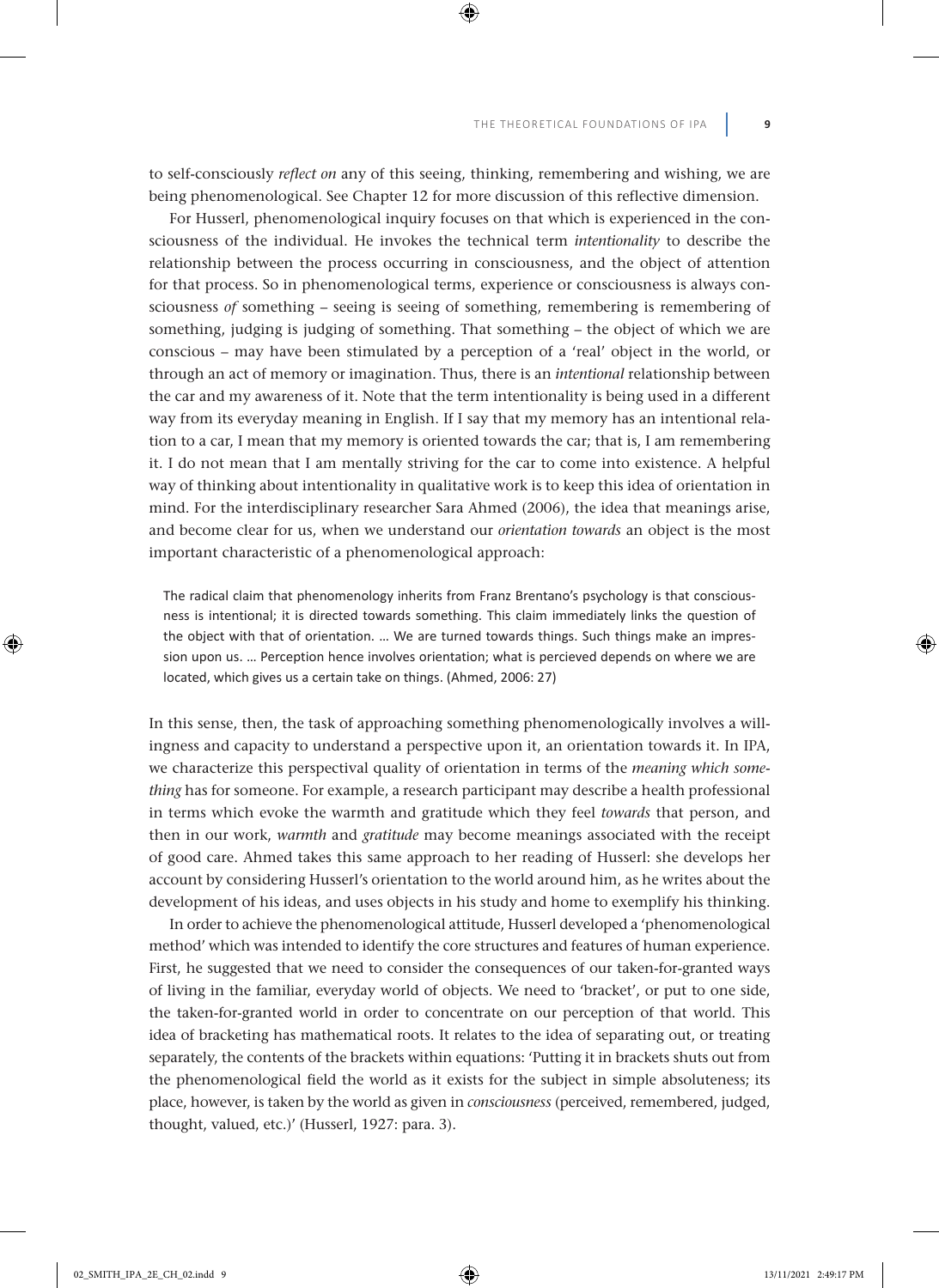However, it is important to realize that bracketing does not mean that we are making the taken-for-granted world disappear:

The specific experience of this house, this body, of a world as such, is and remains, however, according to its own essential content and thus inseparably, experience 'of this house,' this body, this world; this is so for every mode of consciousness which is directed towards an object. It is, after all, quite impossible to describe an intentional experience – even if illusionary, an invalid judgment, or the like – without at the same time describing the object of that consciousness *as* such. (Husserl, 1927: para. 3)

The method which Husserl described proceeds through a series of 'reductions'. Each reduction offers a different lens or prism, a different way of thinking and reasoning about the phenomenon at hand. Together, the sequence of reductions is intended to lead the inquirer away from the distraction and misdirection of their own assumptions and preconceptions, and back towards the essence of their experience of a given phenomenon.

As will be evident from the quotation above, Husserl intended that such an examination should include a description of and reflection upon every salient particularity of a given phenomenon. However, the description of the phenomenological experience of, for example, this particular house was for Husserl just the first step. What he really wanted to do was to get at the experience of 'houseness' more generally. While we have unique perceptual experiences of different individual houses, these experiences also have something in common. The task for Husserl therefore was to try and establish what is at the core of the subjective experience of a house, what is the 'essence' or 'eidos' or 'idea' of house.

The '*eidetic reduction*' therefore involves the techniques required in order to get at the essence – the set of invariant properties lying underneath the subjective perception of individual manifestations of that type of object. For Husserl, one such technique is 'free imaginative variation', where one carefully considers different possible instances of house. This will of course involve drawing on one's past experience of houses, but will also involve imagining new examples, and checking the boundaries – 'what is it that makes this a house and not a shop?' and so on. The aim of this process is to help one establish the essential features of *houseness* – that is, to establish its essence. This process is likely to attend to what houses mean to us in lived experience – the practical and emotional features of housing.

In his grandest vision, Husserl wanted to go even further, to try to look at the nature of consciousness *per se* – the thing that underlies and makes possible our consciousness of anything at all. Husserl called this the '*transcendental reduction*'. Thus, in one sense, what we have been describing until now are Husserl's attempts to get at the *content* of conscious experience – by focusing upon experience itself and describing it in terms of its particular and essential features. These first aspects of Husserl's work are the ones which have most influenced phenomenological psychology, including IPA. It will be evident that Husserl had further, more esoteric aims in mind, which exceed the aims of most phenomenological psychologists – notably the pursuit of an additional reduction, to bracket the *content* of consciousness, in order to gaze in wonder at consciousness itself.

There is disagreement between writers as to what Husserl's main project was, and whether this remained consistent over time. Indeed, in different writings by Husserl one finds different emphases, so that sometimes the eidetic reduction seemed the priority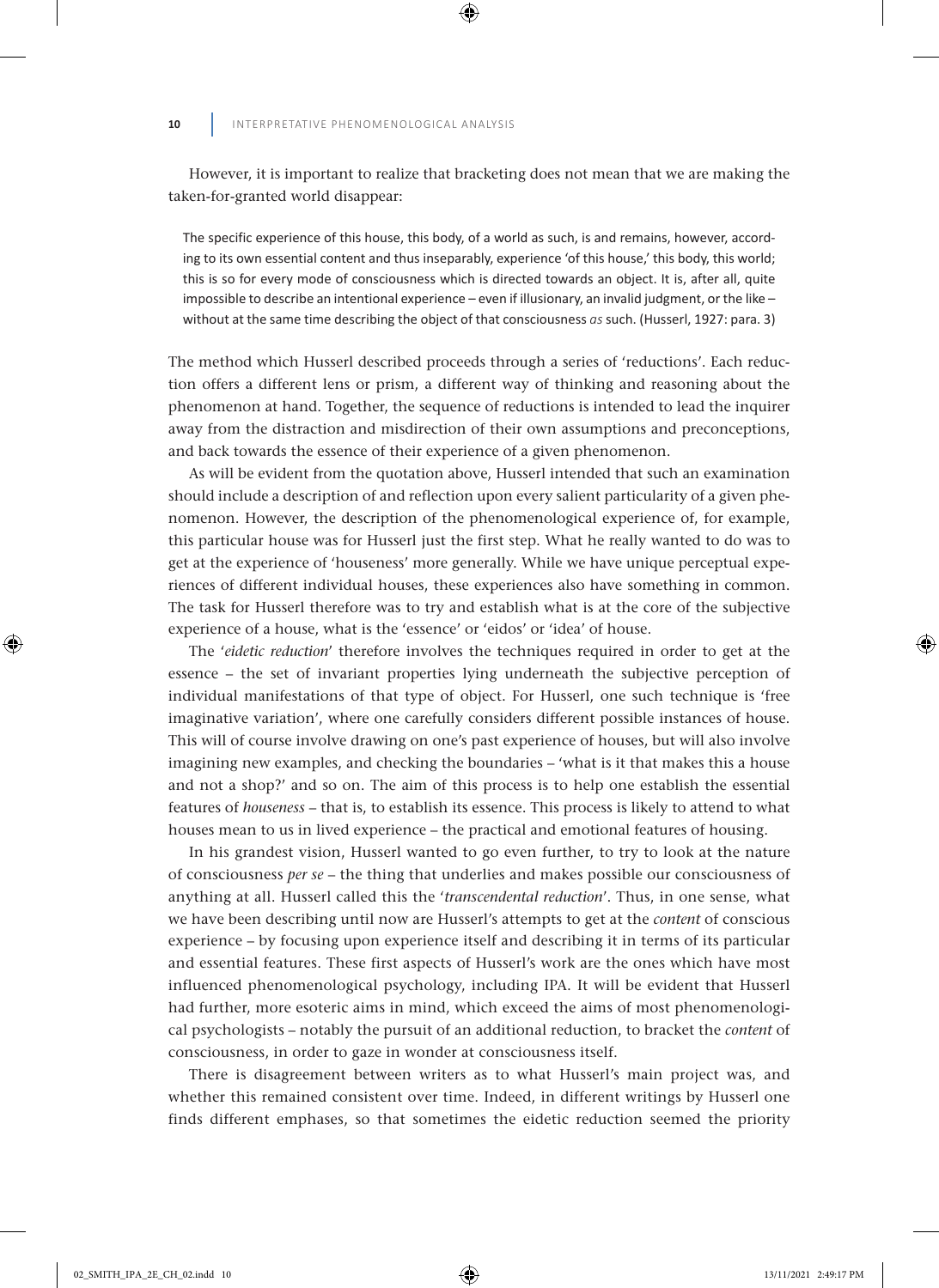while at other times the main project seemed to be to tackle pure consciousness itself. Whether this transcendental phenomenology is even possible is a moot point, and most

Husserl had an interesting relationship with science. He was critical of science's privileged knowledge claims, reminding us that the *lifeworld* (the taken-for-granted, everyday life that we lead) provides the experiential grounding for what we might call the objective or scientific world:

subsequent phenomenologists have turned away from it.

It is of course itself a highly important task, for the scientific opening-up of the life-world, to bring to recognition the primal validity of these self-evidences and indeed their higher dignity in the grounding of knowledge compared to that of the objective logical self-evidences. … From objective-logical self-evidence (mathematical 'insight,' natural-scientific, positive-scientific 'insight,' as it is being accomplished by the inquiring and grounding mathematician, etc.), the path leads back, here, to the primal self-evidence in which the life-world is ever pregiven. (Husserl, 1970: 128)

Thus, Husserl saw science as a second-order knowledge system, which depends ultimately upon first-order personal experience. For Husserl, an extensive and rigorous phenomenological account of the world as it is experienced would be an essential precursor to any further scientific account. Equally, when conducting phenomenological inquiry, scientific constructs need to be bracketed, because they act as a screen from experience *per se*. For these reasons, Husserl was critical of the way in which psychology was beginning to identify itself as a natural rather than a phenomenological science. However, Husserl was also a trained scientist. While critical of existing approaches to science, he also hoped that phenomenology could lay the firm conceptual foundations for a different and more authentic science – another very ambitious project.

Two final caveats. First, remember that Husserl was a philosopher and not a psychologist. Most of his writing about the process of phenomenology is conceptual. For example, he doesn't describe in detail the steps involved in an eidetic reduction. While Husserl does provide concrete examples of what the results of the phenomenological method would look like, they are scattered through his writing and can be difficult to locate.

Second, as a philosopher, Husserl was mainly engaged in thinking about generic processes, and when it came to particularities he was mainly concerned with first-person processes – that is, what he had to do himself to conduct phenomenological inquiry on his own experience. Psychologists and other empirical researchers are more usually concerned with analysing other people's experiences. Husserl knew this and recognized it as important, but again it is underdeveloped in his own writing. Therefore, his thinking has to be adapted when it comes to empirical experiential inquiry. This point is picked up later in the chapter.

Husserl's work has helped IPA researchers to focus centrally on the process of reflection. He sets the agenda for the attentive and systematic examination of the content of consciousness, our lived experience, which is the very stuff of life. Bracketing, or the *attempt* at bracketing found in reflexive practices, has been taken up by many qualitative research approaches and is seen by IPA as offering an important part of the research process, as we will see later. While Husserl was concerned to find the essence of experience, IPA has the more modest ambition of attempting to capture particular experiences as experienced for particular people.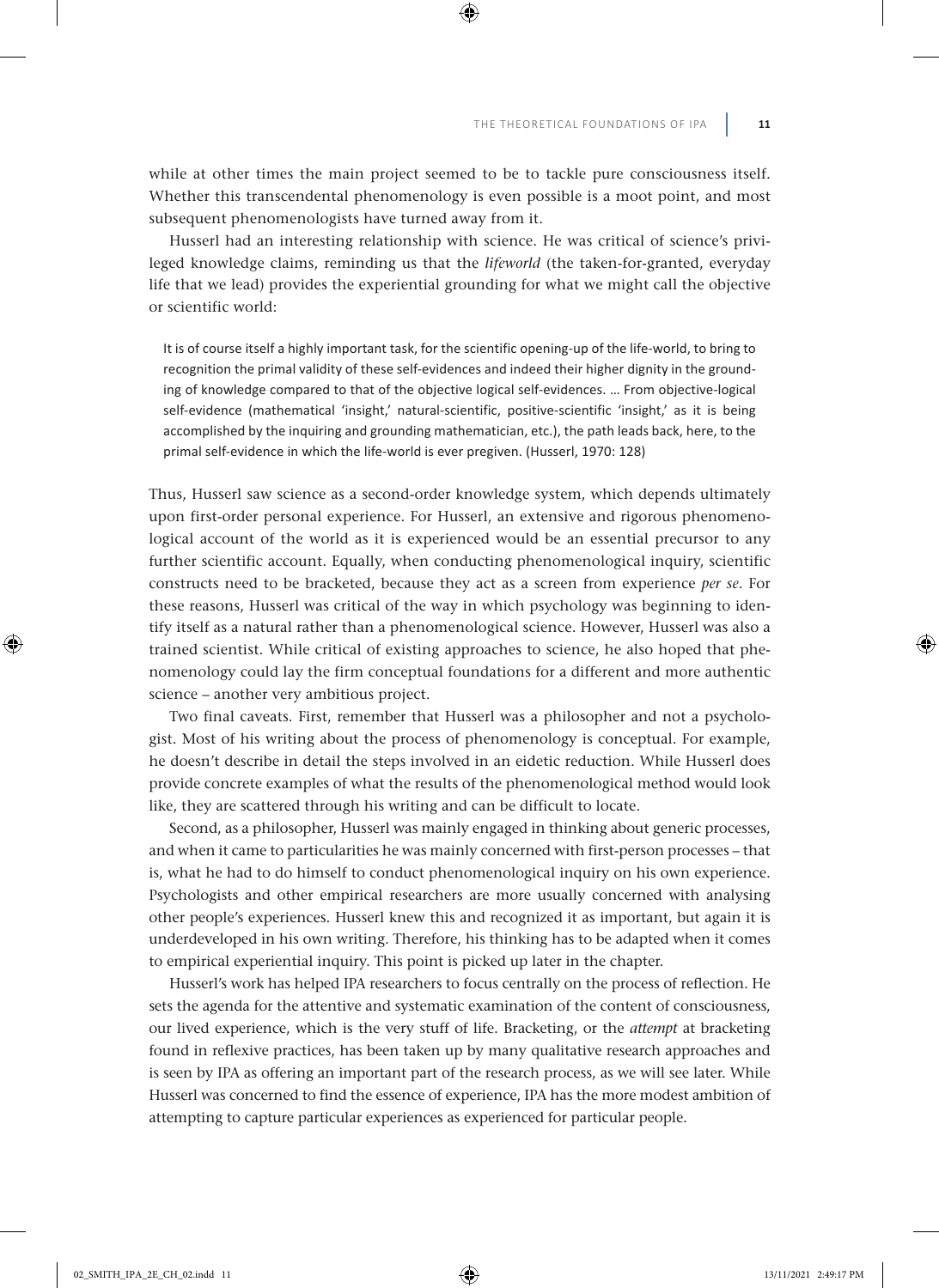#### **Heidegger**

Heidegger began his philosophical career as a student of Husserl's. He acknowledged an intellectual debt to Husserl, but also emphasized his divergence from him. Heidegger's approach to phenomenology is often taken to mark the move away from the transcendental project, and to set out the beginnings of the hermeneutic and existential emphases in phenomenological philosophy. For this reason, we have written about Heidegger in both the *Phenomenology* and the *Hermeneutics* sections of this chapter.

It is important to note that Heidegger's move away from Husserl was not initially a move away from phenomenology. Rather, he thought that his work was actually more phenomenological than Husserl's! For Heidegger, Husserl's phenomenology was too theoretical, too abstract: 'The Being-question, unfolded in Being and Time, parted company with this philosophical position, and that on the basis of what to this day I still consider a more faithful adherence to the principle of phenomenology' (Heidegger, Preface in Richardson, 1963: xiv).

Heidegger questioned the possibility of any knowledge outside of an interpretative stance, while grounding this stance in the lived world – the world of things, people, relationships and language. Meaning is thus of fundamental importance here, because for phenomenologists, consciousness: 'makes possible the world as such, not in the sense that it makes possible the existence of the world, but in the sense that it makes possible a *significant* world' (Drummond, 2007: 61, our emphasis).

In his major work, *Being and Time* (1962 [1927]), Heidegger's subject is Dasein (literally, 'there-being'). This word, Dasein, is Heidegger's preferred term for the uniquely situated quality of 'human *being*' (the state rather than the noun). In *Being and Time*, he is concerned with establishing the fundamental nature of Dasein, which he argued had been neglected in Western philosophy, either because it was taken for granted, or because it was inaccessible. Thus we might characterize Husserl as primarily concerned with what can be broadly classified as individual psychological processes, such as perception, awareness and consciousness. In contrast, Heidegger is more concerned with the ontological question of existence itself, and with the practical activities and relationships which we are caught up in, and through which the world appears to us, and is made meaningful. It is worth noting that Heidegger's writing style is also very different from Husserl's. Heidegger seems to be attempting his own poetics, inventing his own vocabulary, and eschewing almost entirely Husserl's more technical terminology.

So what is Heidegger's central interest? While he is concerned with the conceptual basis of existence, this is from a deliberately *worldly* perspective. The Heideggerian concept of 'worldliness' affords the embodied, intentional actor a range of physically-grounded (what is possible) and intersubjectively-grounded (what is meaningful) options. Thus, much of the early part of *Being and Time* is taken up with an extended description of the world as one which is ready to be used by the individual, with objects 'ready to hand' for the person to exploit: 'Such entities are not thereby objects for knowing the world theoretically, they are simply what gets used, what gets produced, and so forth' (Heidegger, 1962 [1927]: 95). For Heidegger, Dasein is 'always already' *thrown* into this pre-existing world of people and objects, language and culture, and cannot be meaningfully detached from it.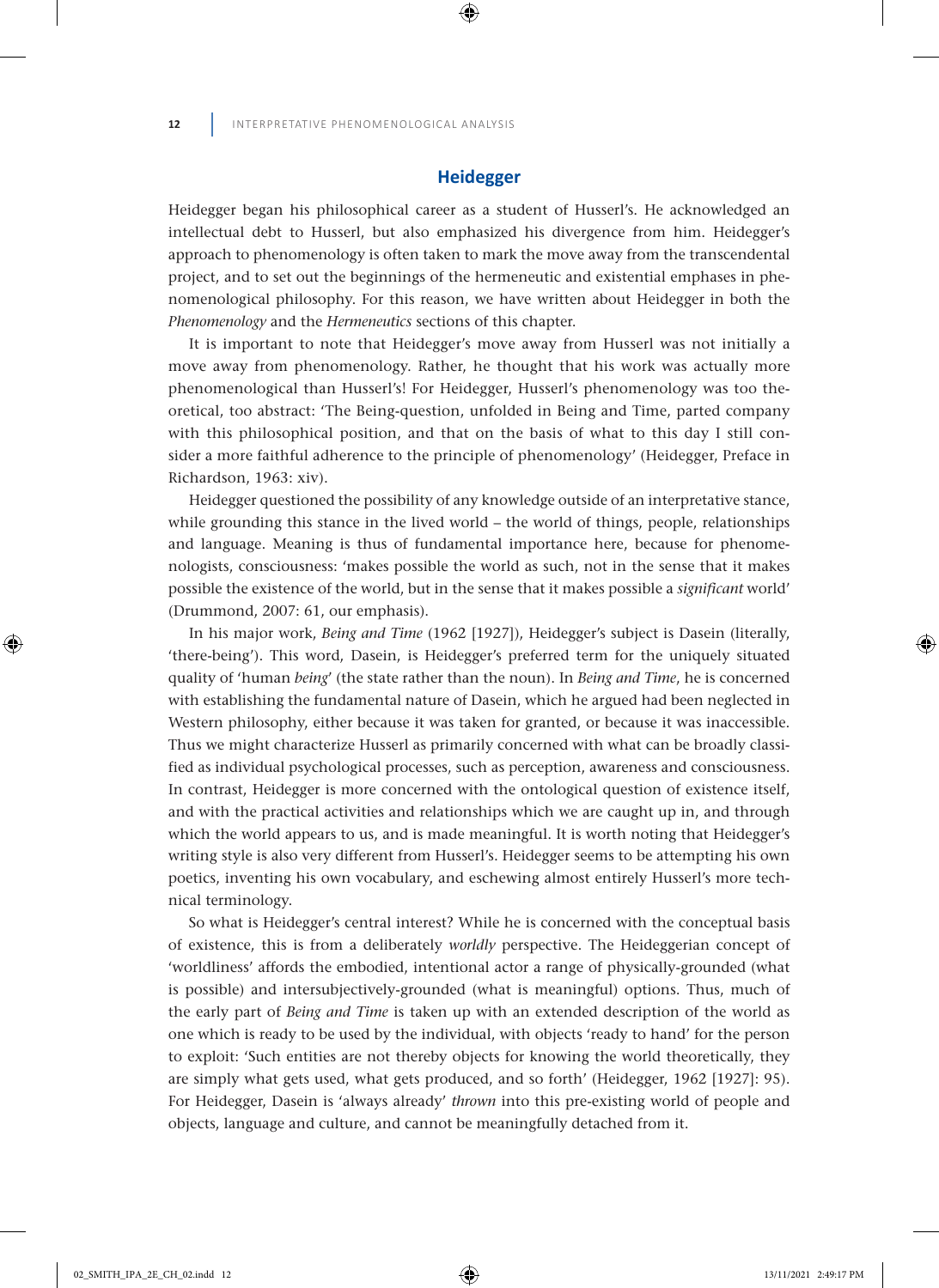Dasein also implies and necessitates a degree of reflexive awareness: 'Dasein is an entity which is in each case I myself: its being is in each case mine' (Heidegger, 1962 [1927]: 150). However, this selfhood also requires the existence of others. Even being alone is only further proof of the existential requirement for others:

Dasein is essentially being-with. … Even Dasein's being alone is being with in the world. The other can be missing only in and for a being with. Being alone is a deficient mode of being with; its very possibility is the proof of this. (Heidegger, 1962 [1927]: 156–157)

Heidegger's view of the person as always and indelibly a worldly 'person-in-context', and the phenomenological concept of *intersubjectivity*, are both central here. The term *intersubjectivity* refers to the shared, overlapping and relational nature of our engagement in the world. From Heidegger's perspective, we are mistaken if we believe that we can occasionally choose to move outwards from some inner world to take up a relationship with the various somatic and semantic objects that make up our world, because relatedness-*to*-the-world is a fundamental part of our constitution (see Larkin, Watts, & Clifton, 2006). Intersubjectivity is the concept which aims to describe this relatedness and to account for our ability to communicate with, and make sense of, each other.

The later part of *Being and Time* becomes increasingly existential in focus, as Heidegger engages in an extended contemplation of the significance of death; discussing how it gives a temporal dimension to our being-in-the-world, and how it is, unlike life, something which is to be faced essentially alone. Being itself only lasts for a finite time, and we do not know in advance how long that time will be. By the end of *Being and Time*, one gets a sense of how our being-in-the-world can be understood to be multi-modal. As well as a practical engagement with the world, it involves self-reflection and sociality, affective concern, and a temporal existential location.

The key ideas for IPA researchers to take from Heidegger at this stage are, first, that human beings can be conceived of as 'thrown into' a world of objects, relationships and language; second, that our being-in-the-world is always perspectival, always temporal and always 'in-relation-to' something – and consequently, that the interpretation of people's meaning-making activities is central to phenomenological inquiry in psychology. A crucial feature of *Being and Time* is Heidegger's reading of phenomenology through a hermeneutic lens – this is picked up further in the section on hermeneutics below.

#### **Merleau-Ponty**

As with Heidegger, when reading Merleau-Ponty, one has a sense of the continuities and discontinuities in the phenomenological project. Merleau-Ponty engages with, and owes an intellectual debt to, Husserl. He shares Husserl's and Heidegger's commitments to understanding our being-in-the-world, but he also echoes some of Heidegger's wish for a more contextualized phenomenology. Heidegger and Merleau-Ponty both emphasized the situated and interpretative quality of our knowledge about the world. Whereas Heidegger addressed this issue by emphasizing the *worldliness* of our existence, Merleau-Ponty developed it in a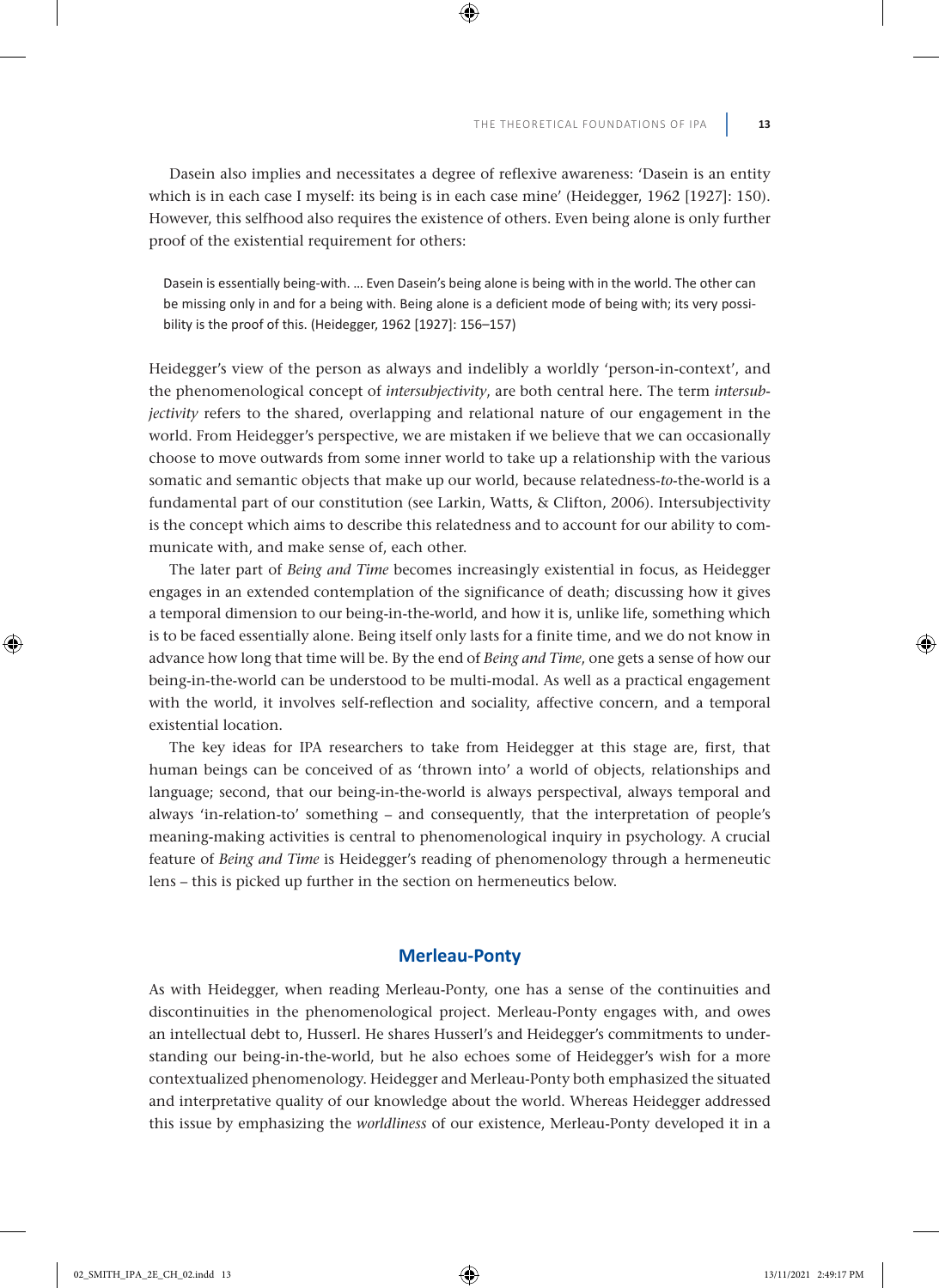different direction, by describing the *embodied* nature of our relationship to that world and how that led to the primacy of our own individual situated perspective on the world.

In *Phenomenology of Perception* (1962), Merleau-Ponty gives a nice description of the primacy of the situated viewpoint – the one we can never escape:

I am not the outcome or the meeting-point of numerous causal agencies which determine my bodily or psychological make-up. I cannot conceive myself as nothing but a bit of the world, a mere object of biological, psychological or sociological investigation. I cannot shut myself up within the realm of science. All my knowledge of the world, even my scientific knowledge, is gained from my own particular point of view, or from some experience of the world without which the symbols of science would be meaningless. (p. ix)

Thus Merleau-Ponty suggests that, as humans, we see ourselves as different from everything else in the world. This is because our sense of self is holistic and is engaged in looking at the world, rather than being subsumed within it. Merleau-Ponty also echoes Husserl's view of science as offering second-order knowledge derived from a first-order experiential base. However, for Merleau-Ponty, empirical science failed to conceptualize the mechanisms of perception and judgement adequately. As a result, Merleau-Ponty focuses much of his work on the embodied nature of our relationship to the world, as *body-subjects*: 'The body no longer conceived as an object in the world, but as our means of communication with it' (1962: 106). For example, my hand, if it reaches out to touch the desk, represents the meeting point of the self and the world. It draws my self to the world in the act of touching.

Merleau-Ponty's concerns with subjectivity and embodiment come together when we think about how we see another. My perception of 'other' always develops from my own embodied perspective. This means that my relations to others begin from a position of difference:

I perceive the other as a piece of behavior, for example, I perceive the grief or the anger of the other in his conduct, in his face or his hands, without recourse to any 'inner' experience of suffering or anger ... But then, the behavior of another, and even his words, are not that other. The grief and the anger of another have never quite the same significance for him as they have for me. For him these situations are lived through, for me they are displayed. (Merleau-Ponty, 1962: 414–415)

Thus, while we can observe and experience empathy for another, ultimately we can never share entirely the other's experience, because their experience belongs to their own embodied position in the world. The intentional quality and meaning of the 'mineness' and 'aboutness' of an experience are always personal to the body-subject.

For qualitative researchers in general, and IPA researchers in particular, Merleau-Ponty's view, that the body shapes the fundamental character of our knowing about the world, is critical. For Merleau-Ponty, practical activities and relations – the physical and perceptual affordances of the body-in-the-world – are thus more significant than abstract or logical ones (Anderson, 2003). While different phenomenologists will give different degrees of priority to the role of, for example, sensation and the physiological as opposed to more cerebral concerns, the place of the body as a central element in experience must be considered. For many, the pivotal role of embodiment is closely aligned with the importance of emotional experience. For example, the contemporary phenomenological philosopher Matthew Ratcliffe argues that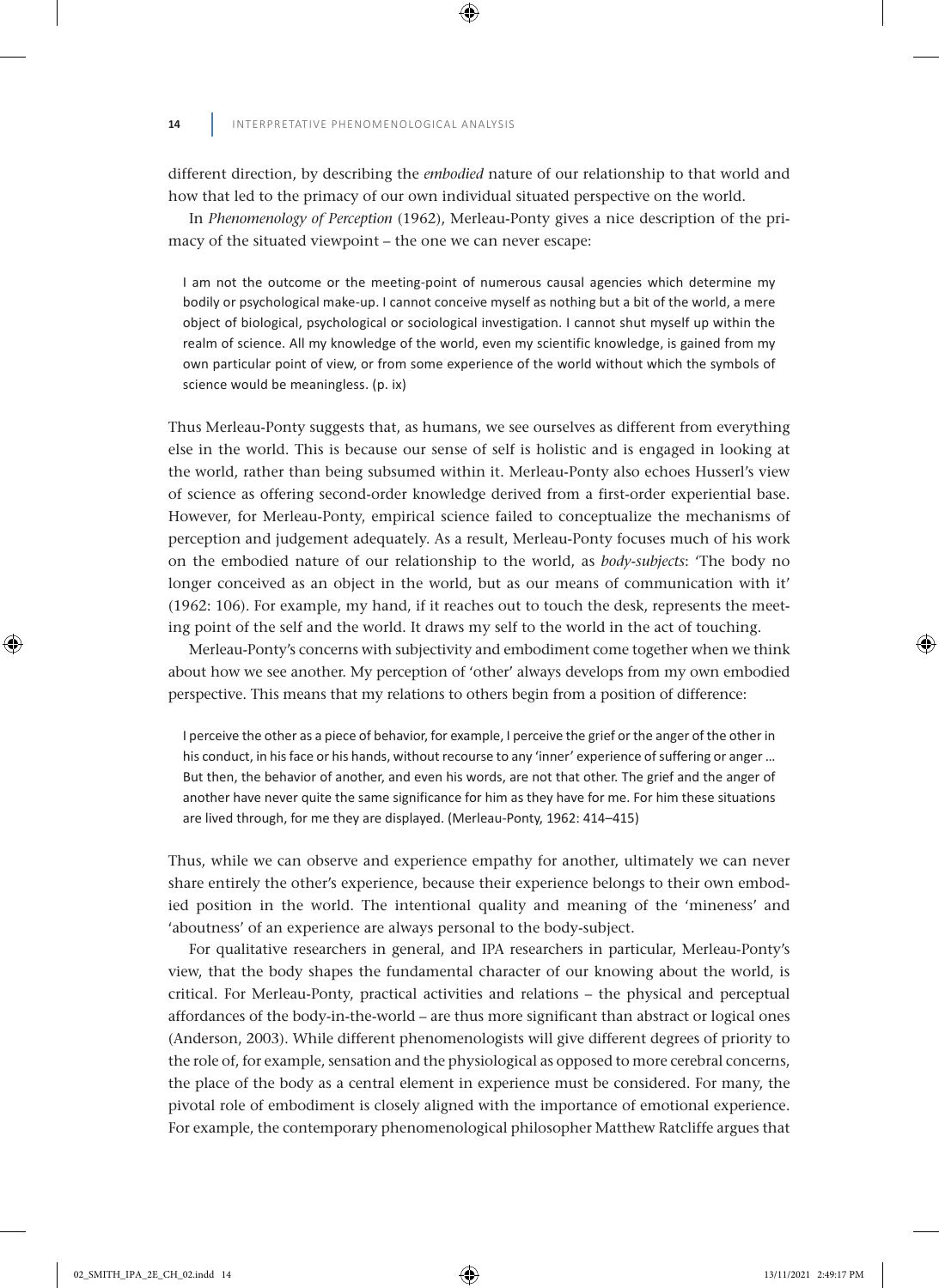'it is *through our feeling bodies* that we experience things emotionally, in a manner analogous to tactual perception of entities that are external to one's body and sometimes at a distance from it' (Ratcliffe, 2019: 251, original emphasis). He goes on to argue that affective experiences play a crucial rule in our evaluative sense-making of the world, particularly when the structure of the world has been disturbed in some way. Ratcliffe discusses examples related to grief and pain; another contemporary phenomenologist, Havi Carel (2021), has written about the role of 'bodily doubt' and 'bodily breakdown' in shaping the meaning that we give to our experiences, when physical illness is the source of disturbance in our world. Carel (2021: 208) goes so far as to say that these kinds of existential, embodied disruptions force each of us to act as if we were phenomonologists: 'What one ordinarily takes for granted becomes salient when it is lost or changed through illness. Illness involves a phenomenological reduction because it compels us to suspend' that taken for granted way of viewing the world.

The implications for IPA researchers are, first, that the lived experience of being a body-inthe-world is an important part of understanding someone else's perspective. This might be evoked when people describe feelings or sensations, or when they use emotion words or embodied language to indicate what they care about, or – particularly – what is changed or threatened. Second, while these experiences can never be entirely captured or absorbed, we must attend closely to these meanings in analysis, in order that they are not ignored or overlooked.

#### **Sartre**

Sartre (1956 [1943]) extends the project of existential phenomenology. As with Heidegger, Sartre emphasized that we are caught up in projects in the world. While we have self-consciousness and seek after meaning, this is an action-oriented, meaning-making, self-consciousness which engages with the world we inhabit.

Sartre stresses the developmental, processual aspect of human being. His famous expression 'existence comes before essence' (1948: 26) indicates that we are always becoming ourselves, and that the self is not a pre-existing unity to be discovered, but rather an ongoing project to be unfurled. As Kierkergaard (1974: 79) puts it: 'An existing individual is constantly in the process of becoming.'

This concern with what we will be, rather than what we are, connects with another important concept for Sartre, *nothingness*. For Sartre, things that are absent are as important as those that are present in defining who we are and how we see the world. This is beautifully captured in a vignette in *Being and Nothingness*. Sartre describes how he approaches a café for an appointment with Pierre. He enters the café, expecting to see Pierre. All that is there is mere background to the anticipated meeting. When Pierre is not there, Sartre's relation to the café is altered – things fight for attention, but quickly fall back – all is unsettled, and cannot become fixed and focused because the *raison d'être* of the café (for Sartre, on this occasion) is missing:

I myself expected to see Pierre and my expectation has caused the absence of Pierre to happen as a real event concerning this café. It is an objective fact at present that I have discovered this absence, and it presents itself as a synthetic relation between Pierre and the setting in which I am looking for him. Pierre absent haunts this café and is the condition of its self-nihilating organization as ground. (Sartre, 1956 [1943]: 42)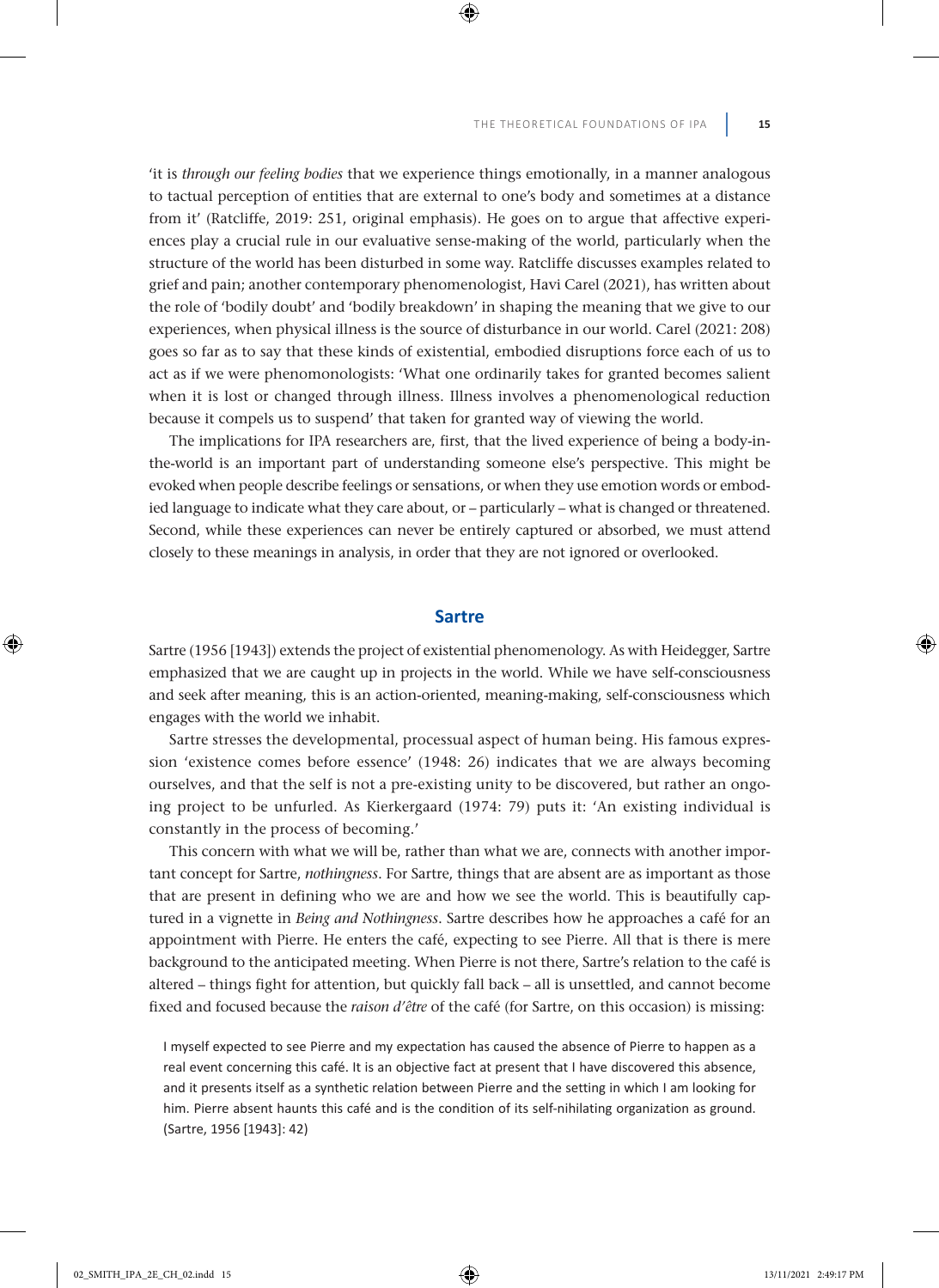If Pierre was there, the rest of the café would fit into place around him, and give texture to him. Instead, Pierre *not* being there, his nothingness, fixes the meaning of the café for Sartre at this point in time.

Of course, our projects in the world inevitably lead us to encounters with others. For Sartre this is often a tensile relationship. The world is not mine alone, and furthermore my perception of the world is shaped largely by the presence of others and others have their own projects they are engaged in. This is illustrated in two more vivid passages, in the section called 'The Look' in *Being and Nothingness*. First, Sartre describes entering a park and being aware of someone else in the grounds. As a result, perceptually, all the features of the park shift into place around the other person, who takes centre stage. The presence of the other man means that Sartre cannot experience the park in its own terms and for himself.

The direction of perception can work the other way too. In the second passage in 'The Look'*,* Sartre describes looking through a keyhole at events in another room and then becoming aware of someone else who is watching him, watching. His self-consciousness only becomes apparent on being aware of being the object of the gaze of the other. The consequent emotion, shame, only makes sense when seen within its interpersonal context.

Because human nature is, for Sartre, more about becoming than being, the individual has freedom to choose and is, in that sense, responsible for their actions. However, Sartre stresses that these are always complex issues, which need also to be seen within the context of the individual life, the biographical history and the social climate in which the individual acts.

For phenomenological researchers the reiteration of Heidegger's emphasis on the worldliness of our experience is significant. Sartre extends this, developing the point in the context of personal and social relationships, so that we are better able to conceive of our experiences as contingent upon the presence – and absence – of our relationships to other people. What Sartre also offers is perhaps the clearest glimpse of what a phenomenological analysis of the human condition can look like. While IPA analyses will usually be of different topics than those which were presented so vividly by Sartre, his portraits show a penetrating analysis of people engaged in projects in the world and the embodied, interpersonal, affective and moral nature of those encounters.

#### **Summary**

Husserl, Heidegger, Merleau-Ponty and Sartre are leading figures in phenomenological philosophy, and, in describing some of their ideas here, we have been able to chart some of the main developments in phenomenology and to point out those which are likely to be most relevant to IPA researchers. Husserl's work establishes for us, first of all, the importance and relevance of a focus on experience and its perception. In developing Husserl's work further, Heidegger, Merleau-Ponty and Sartre each contribute to a view of the person as embedded and immersed in a world of objects and relationships, language and culture, projects and concerns. They move us away from the descriptive commitments and transcendental interests of Husserl, towards a more interpretative and worldly position with a focus on understanding the perspectival directedness of our involvement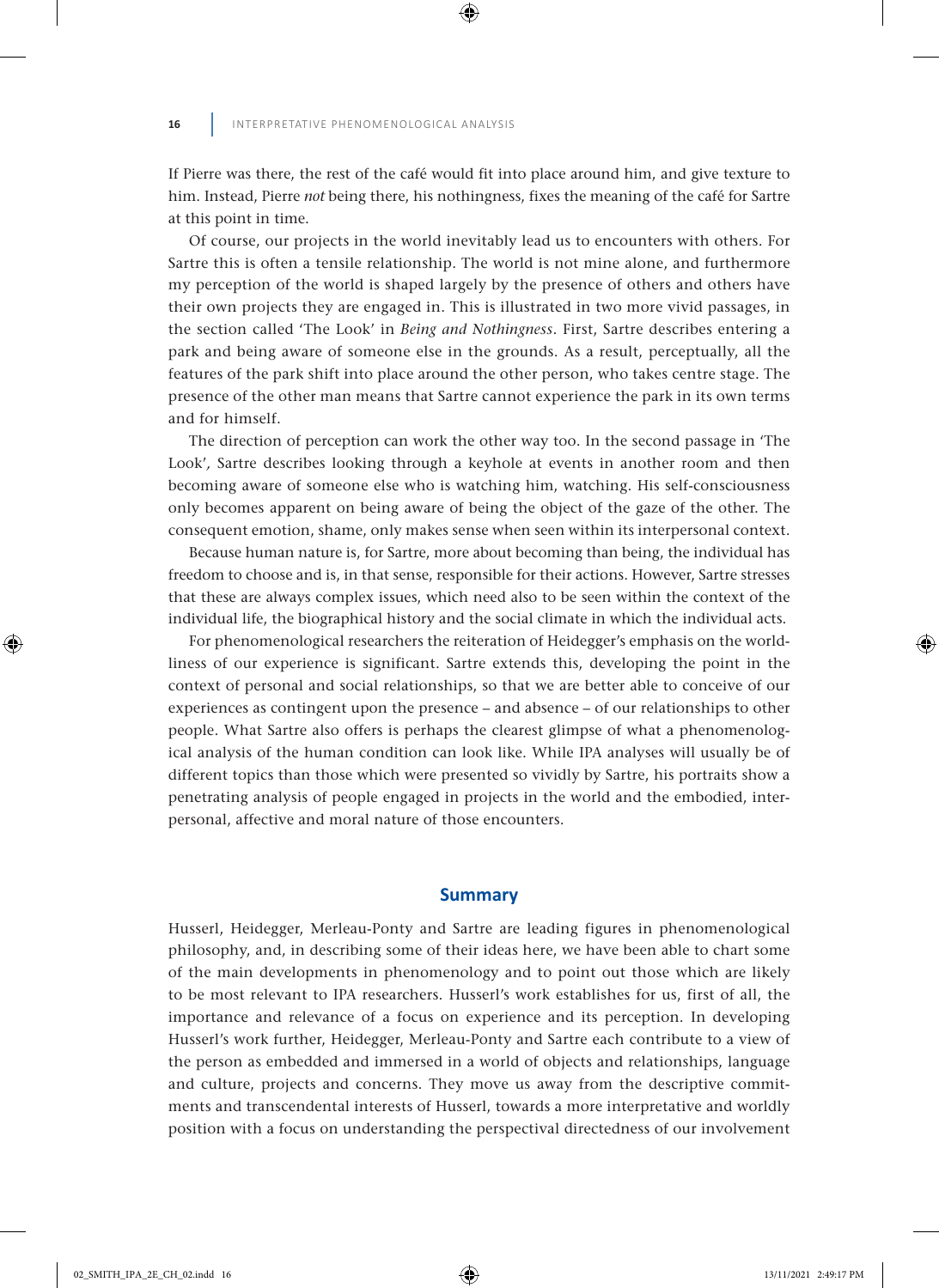in the lived world – something which is personal to each of us, but which is a property of our relationships to the world and others, rather than to us as creatures in isolation.

Thus, through the work of all of these writers, we have come to see that the complex understanding of 'experience' invokes a lived process, an unfurling of perspectives and meanings which are unique to the person's embodied and situated relationship to the world. In this complex and enriched sense, 'experience' for IPA is not simply a 'thing that happened to someone' or merely an intrepsychic state, as it might be in everyday usage. Instead, in IPA research we are attempting to understand other people's relationship to the world and we are usually focusing on a particular event, relationship or process in that person's world when doing so. Our attempts are necessarily *interpretative*, and will focus upon participants' efforts to make *meanings* out of their activities and of the things happening to them. For this reason, we need to move on now to discuss a second body of writing, hermeneutics, which has focused upon the matter of interpretation itself.

### **HERMENEUTICS**

The second major theoretical underpinning of IPA comes from hermeneutics. Hermeneutics is the theory of interpretation. It enters our story as a much older and entirely separate body of thought from phenomenology, but the reader will already have noted that the two strands are due to meet, in the work of hermeneutic phenomenologists – notably Heidegger.

Originally, hermeneutics represented an attempt to provide surer foundations for the interpretation of biblical texts. Subsequently, it developed as a philosophical underpinning for the interpretation of an increasingly wider range of texts, such as historical documents and literary works. The sorts of things which concern hermeneutic theorists are: What are the methods and purposes of interpretation itself? Is it possible to uncover the intentions or original meanings of an author? What is the relation between the context of a text's production (e.g. its historical genesis in the distant past) and the context of a text's interpretation (e.g. its relevance to life in the present day)?

In this section, we will discuss the ideas of three of the most important hermeneutic theorists: Schleiermacher, Heidegger and Gadamer. As with phenomenology, when we read these sources from our positions as psychologists or researchers, we need to remember that hermeneutics has been engaged with, and informed by, other concerns, and take care in drawing out its resonance for our current practices.

#### **Schleiermacher**

Schleiermacher, at the turn of the nineteenth century, was one of the first to write systematically about hermeneutics as a generic form. For him, interpretation involved what he called *grammatical* and *psychological* interpretation. The former is concerned with exact and objective textual meaning, while the latter refers to the individuality of the author or speaker: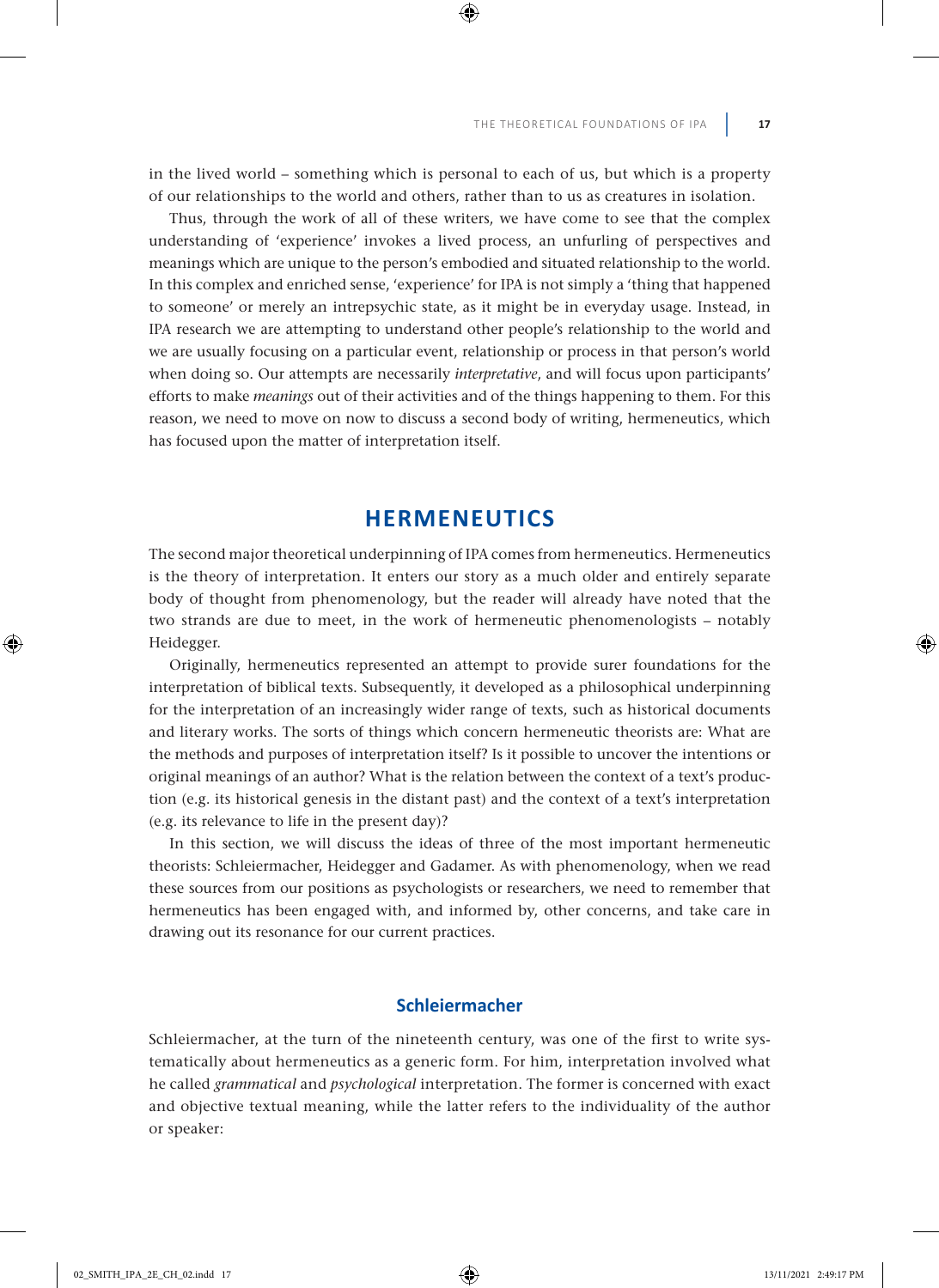Every person is on the one hand a location in which a given language forms itself in an individual manner, on the other their discourse can only be understood via the totality of language. But then the person is also a spirit which continually develops, and their discourse is only one act of this spirit of connection with the other acts. (Schleiermacher, 1998: 8–9)

This sounds very contemporary. Schleiermacher is offering a holistic view of the interpretative process. A text is not only shaped by the conventions and expectations of a writer's own linguistic community, but also by the individual work that she does with that language. Thus Schleiermacher bridges the essentialist and discursive divide: he suggests that there is something unique about the techniques and intentions of a given writer, which will impress a very particular form of meaning upon the text which they produce. This meaning is available for the interpretations of a reader, but those interpretations must also be accommodated to the wider context in which the text was originally produced. This seems like a very helpful position for those of us who are interpreting qualitative research data from a phenomenological perspective.

For Schleiermacher, interpretation is not a matter of following mechanical rules. Rather it is a craft or art, involving the combination of a range of skills, including intuition. Part of the aim of the interpretative process is to understand the writer, as well as the text, and Schleiermacher believes that if one has engaged in a detailed, comprehensive and holistic analysis, one can end up with 'an understanding of the utterer better than he understands himself' (Schleiermacher, 1998: 266).

Readers will notice that this opens up a very different position from the interpretative stances which are offered by post-modern literary theory (where the author may be irrelevant or inaccessible) and by the social constructionist strand of qualitative psychology (where analysis focuses on the effects of the language used by a person, rather than on the meanings of that language for the person herself). From an IPA perspective, we should not view this as a licence to claim that our analyses are more 'true' than the claims of our research participants, but it does allow us to see how our analyses might offer meaningful insights which exceed and subsume the *explicit* claims of our participants. How might such an interpretative position be justified? Schleiermacher views the relationship between the interpreter and author of a text as follows:

Partly because it is in fact an analysis of his procedure which brings to consciousness what was unconscious to himself, partly because it also conceives of his relationship to language via the necessary duplication which he himself does not distinguish in it. In the same way he also does not distinguish what emerges from the essence of his individuality or his level of education from what coincidentally occurs as abnormality, and what he would not have produced if he had distinguished it. (1998: 266)

Thus, the interpretative analyst is able to offer a perspective on the text which the author is not. In the context of IPA research, some of this 'added value' is likely to be a product of systematic and detailed analysis of the text itself; some of it will come from connections which emerge through having oversight of a larger data set, and some of it may come from dialogue with psychological or other theory.

The possibility of such an interpretation depends on sharing some ground with the person being interpreted: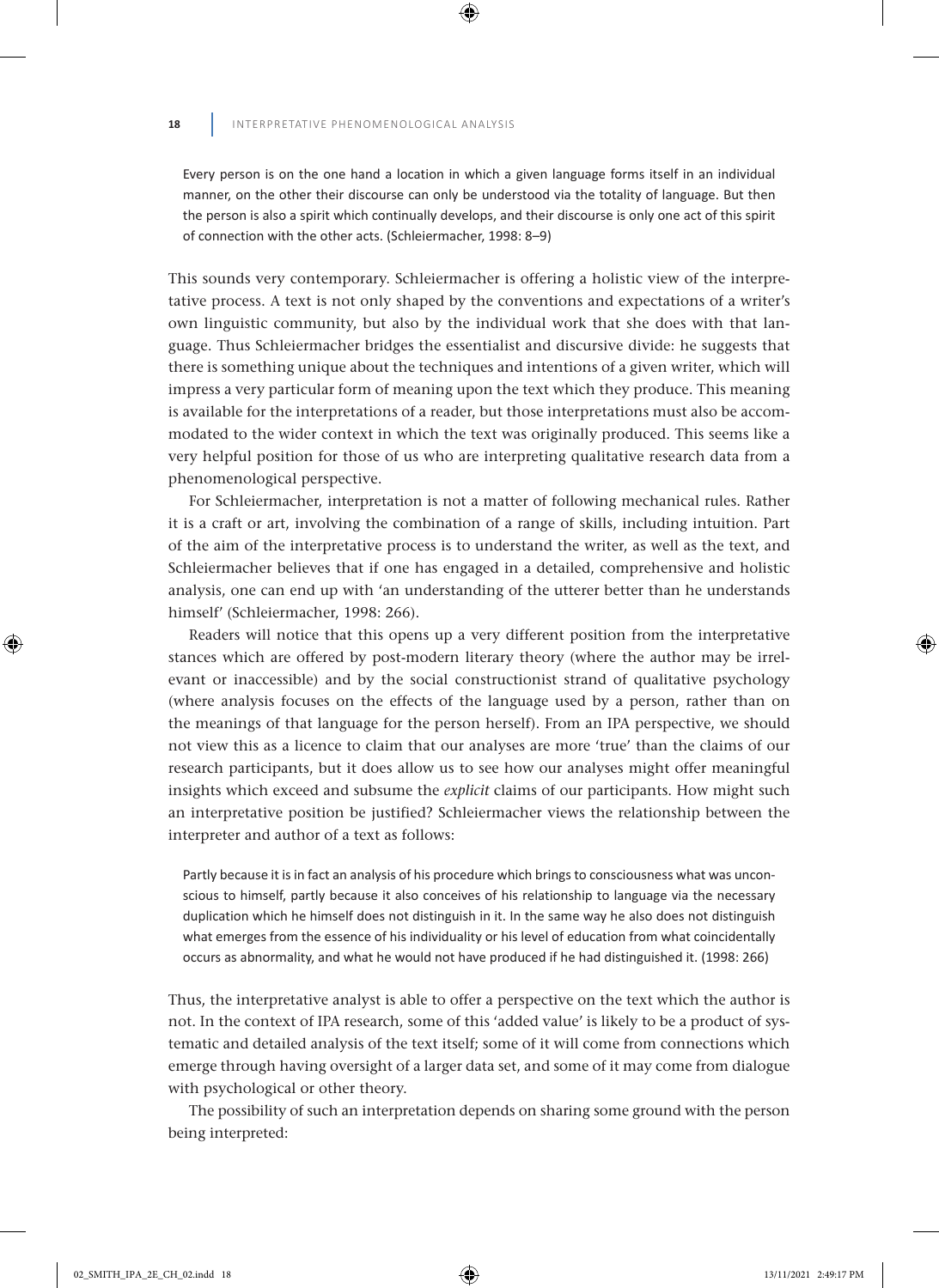[Interpretation] depends on the fact that every person, besides being an individual themself, has a receptivity for all other people. But this itself seems only to rest on the fact that everyone carries a minimum of everyone else within themself, and divination is consequently excited by comparison with oneself. (1998: 92–93)

Here we might read Schleiermacher as anticipating the intersubjective dimension of the phenomenological philosophy which was to follow.

#### **Heidegger**

As we have already seen, one of Heidegger's aims was to articulate the case for a hermeneutic phenomenology. Lived time and engagement with the world are primary features of Heidegger's account of Dasein, but he points out that our access to such things is always through interpretation.

In *Being and Time*, Heidegger (1962 [1927]) looked to an etymological definition of phenomenology and observed that the word is made up of two parts, derived from the Greek *phenomenon* and *logos*. *Phenomenon* can be translated as 'show' or 'appear'. Heidegger carefully dissects the various meanings which can appertain to appearance, in order to outline the way he interprets the 'appearance' of our being. In the verb form particularly, to say something appears suggests that it is entering a new state, as it is coming forth, presenting itself to us – and in contrast to a previous state, where it was not present.

Appearance has a dual quality for Heidegger – things have certain visible meanings for us (which may or may not be deceptive), but they can also have concealed or hidden meanings. This is central to his reading of what phenomenology *is* – a discipline which is concerned with understanding the thing as it shows itself, as it is brought to light:

Manifestly it is something that proximally and for the most part does not show itself at all; it is something that lies hidden in contrast to that which proximally and for the most part does show itself but at the same time it is something that belongs to what this shows itself and it belongs to it so essentially as to constitute its meaning and its ground. (Heidegger, 1962 [1927]: 59)

Thus for Heidegger, phenomenology is concerned in part with examining something which may be latent, or disguised, as it emerges into the light. But it is also interested in examining the manifest thing as it appears at the surface because this is integrally connected with the deeper latent form – which it is both a part of, and apart from.

Heidegger states that *Logos* has been variously translated as, for example, discourse, reason and judgement. Heidegger settles on 'to make manifest what one is "talking about" in one's discourse' (1962 [1927]: 56). Whatever the particularities, it seems fair to say that the difference between the two source words suggests that while *phenomenon* is primarily perceptual, *logos* is primarily analytical, and this is useful in illuminating the complementary activities which are involved in phenomenology. The primary aim is to examine 'the thing itself' as it appears to show itself to us. Heidegger writes about this as though this happens almost spontaneously. However, the analytical thinking required by the *logos* aspect then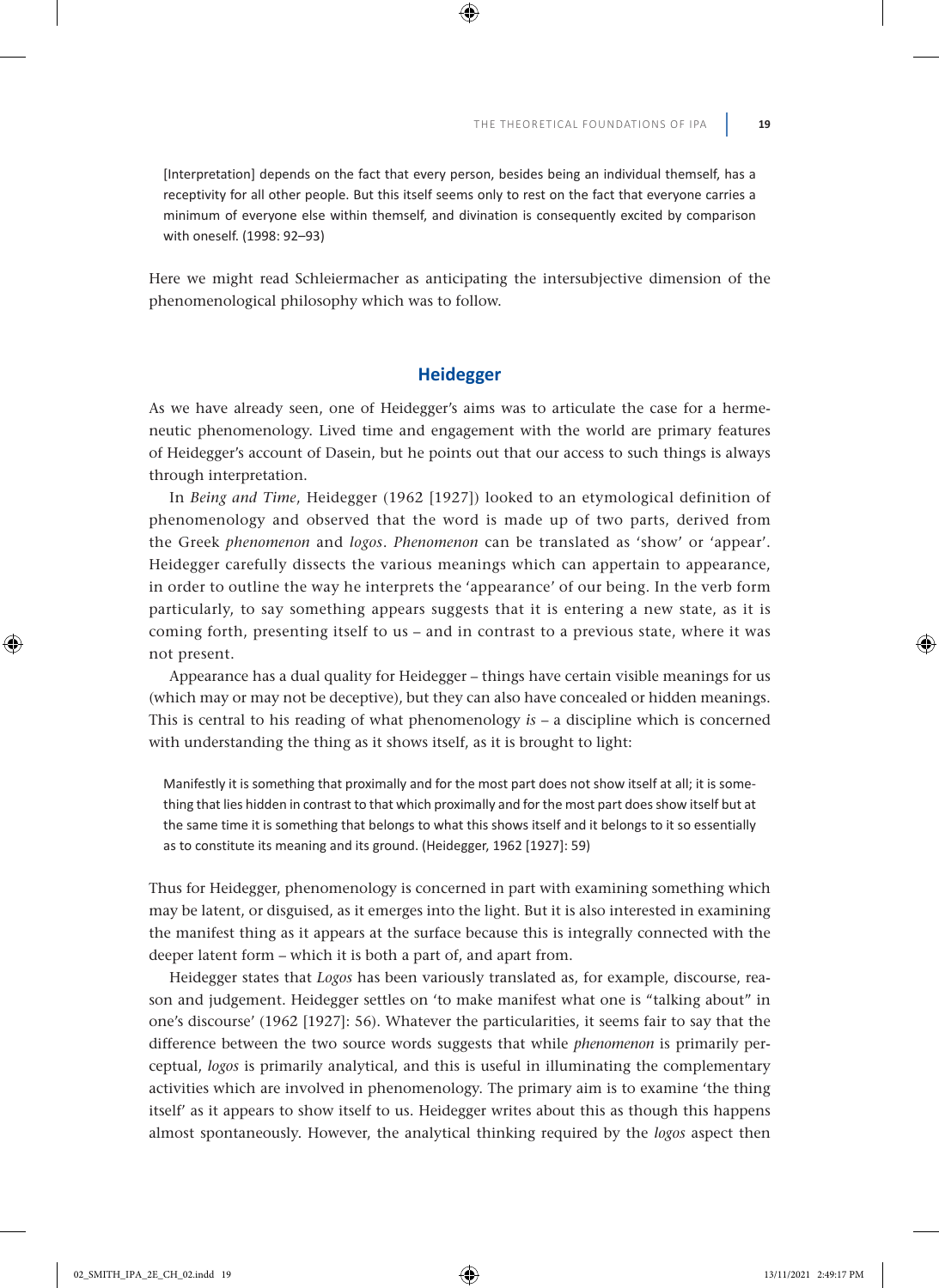helps us to facilitate, and grasp, this showing. So the phenomenon appears, but the phenomenologist can facilitate this, and then help to make sense of that appearing.

It is this micro-analysis and synthesis which take Heidegger down the road of defining phenomenology as hermeneutic. As Moran (2000: 229) points out:

Phenomenology is seeking after a meaning which is perhaps hidden by the entity's mode of appearing. In that case the proper model for seeking meaning is the interpretation of a text and for this reason Heidegger links phenomenology with hermeneutics. How things appear or are covered up must be explicitly studied. The things themselves always present themselves in a manner which is at the same time self-concealing.

In a later part of *Being and Time*, Heidegger discusses interpretation explicitly, and this section has been used by commentators as the basis for arguing against a pre-suppositionless descriptive phenomenology, thus setting Heidegger in opposition to Husserl: 'Whenever something is interpreted as something, the interpretation will be founded essentially upon the … fore-conception. An interpretation is never a pre-suppositionless apprehending of something presented to us' (Heidegger, 1962 [1927]: 191–192). Thus, the reader, analyst or listener brings their fore-conception (prior experiences, assumptions, preconceptions) to the encounter, and cannot help but look at any new stimulus in the light of their own prior experience. However, it is important to look closely at what Heidegger (1962 [1927]: 195) goes on to say:

Our first, last, and constant task in interpreting is never to allow our … fore-conception to be presented to us by fancies and popular conceptions, but rather to make the scientific theme secure by working out the fore-structures in terms of the things themselves.

The fore-structure is always there, and it is in danger of presenting an obstacle to interpretation. In interpretation, priority should be given to the new object, rather than to one's preconceptions. And note the sequence – here the suggestion seems to be that one makes sense of these fore-structures in terms of the things themselves. In other words, while the existence of fore-structures may precede our encounters with new things, understanding may actually work the other way, from the thing to the fore-structure. For example, when encountering a text, I don't necessarily know which part of my fore-structure is relevant. Having engaged with the text, I may be in a better position to know what my preconceptions were. This is an important and neglected way of considering what happens in interpretation.

From the perspective of IPA work, there are two key points here. First, Heidegger's formulation of phenomenology as an explicitly interpretative activity, and the connections which he makes to hermeneutics, are clearly important – IPA *is* an interpretative phenomenological approach, after all. Second, the manner in which Heidegger unpacks the relationship between interpretative work and the fore-structure of our understanding should cause us to re-evaluate the role of bracketing in the interpretation of qualitative data. Indeed, a consideration of Heidegger's complex and dynamic notion of fore-understanding helps us see a more enlivened form of bracketing as both a cyclical process and something which can only be partially achieved. In fact, this connects bracketing with reflexive practices in qualitative psychology more generally (see Finlay & Gough, 2003).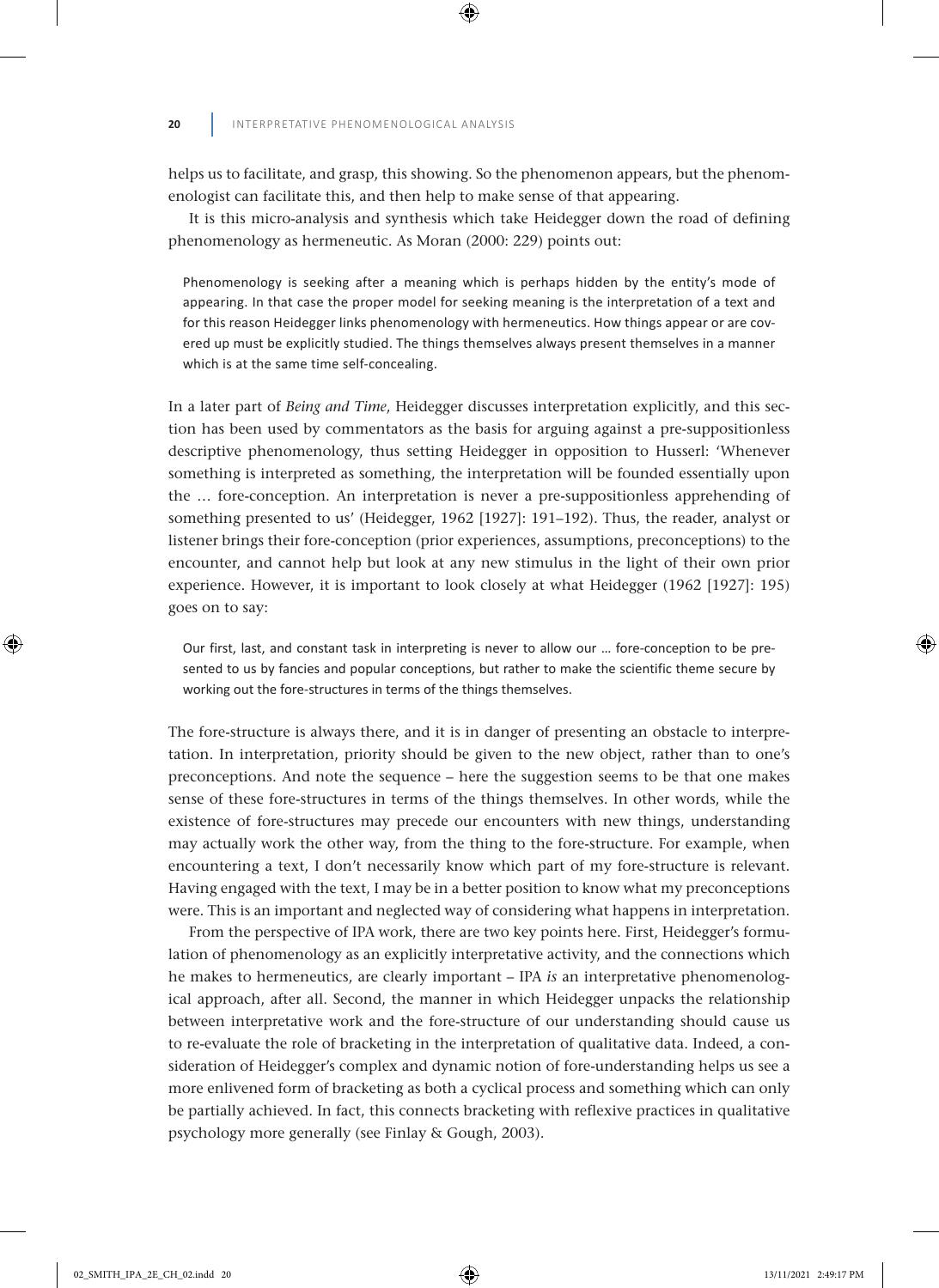#### **Gadamer**

Like previous writers on hermeneutics, Gadamer (1990 [1960]), in his primary work *Truth and Method*, is concerned with the analysis of historical and literary texts. Gadamer tends to emphasize the importance of history and the effect of tradition on the interpretative process. He engages in a detailed intellectual dialogue with both Schleiermacher and Heidegger.

First, Gadamer picks up on Heidegger's hermeneutics, and the relation between the fore-structure and the new object. His analysis echoes our reading of Heidegger above, where we pointed to the complex relationship between the interpreter and the interpreted:

It is necessary to keep one's gazes fixed on the things throughout all the constant distractions that originate in the interpreter himself. A person who is trying to understand a text is always projecting. He projects a meaning for the text as a whole as soon as some initial meaning emerges in the text. … Working out this fore-projection which is constantly revised in terms of what emerges as he penetrates into the meaning, is understanding what is there. (Gadamer, 1990 [1960]: 267)

This is very much in line with our reading of Heidegger above. Rather than putting one's preconceptions up front before doing interpretation, one may only really get to know what the preconceptions are once the interpretation is underway. Indeed, the process is even more multi-faceted and dynamic:

Every revision of the fore-projection is capable of projecting before itself a new projection of meaning; rival projects can emerge side by side until it becomes clearer what the unity of meaning is; interpretation begins with fore-conceptions that are replaced by more suitable ones. This constant process of new projection constitutes the movement of understanding and interpretation. (1990 [1960]: 267)

Thus, the phenomenon, the thing itself, influences the interpretation which in turn can influence the fore-structure, which can then itself influence the interpretation. One can hold a number of conceptions and these are compared, contrasted and modified as part of the sense-making process.

In more everyday terms, when we read a text, our reading and understanding are forms of engaging in a dialogue between something that is old (a fore-understanding) and something which is new (the text itself):

A person trying to understand something will not resign himself from the start to relying on his own accidental fore-meanings, ignoring as consistently and stubbornly as possible the actual meaning of the text until the latter becomes so persistently audible that it breaks through what the interpreter imagines it to be. Rather a person trying to understand a text is prepared for it to tell him something. … But this kind of sensitivity involves neither neutrality with respect to content not the extinction of one's self but the foregrounding and appropriation of one's own fore-meanings and prejudices. The important thing is to be aware of one's own bias, so that the text can present itself in all its otherness and thus assert its own truth against one's own fore-meanings. (1990 [1960]: 269)

This passage emphasizes that the aim is to allow the new stimulus to speak in its own voice, and that one's preconceptions can hinder this process. However, our preconceptions are inevitably present. Hence the dialogue between what we bring to the text, and what the text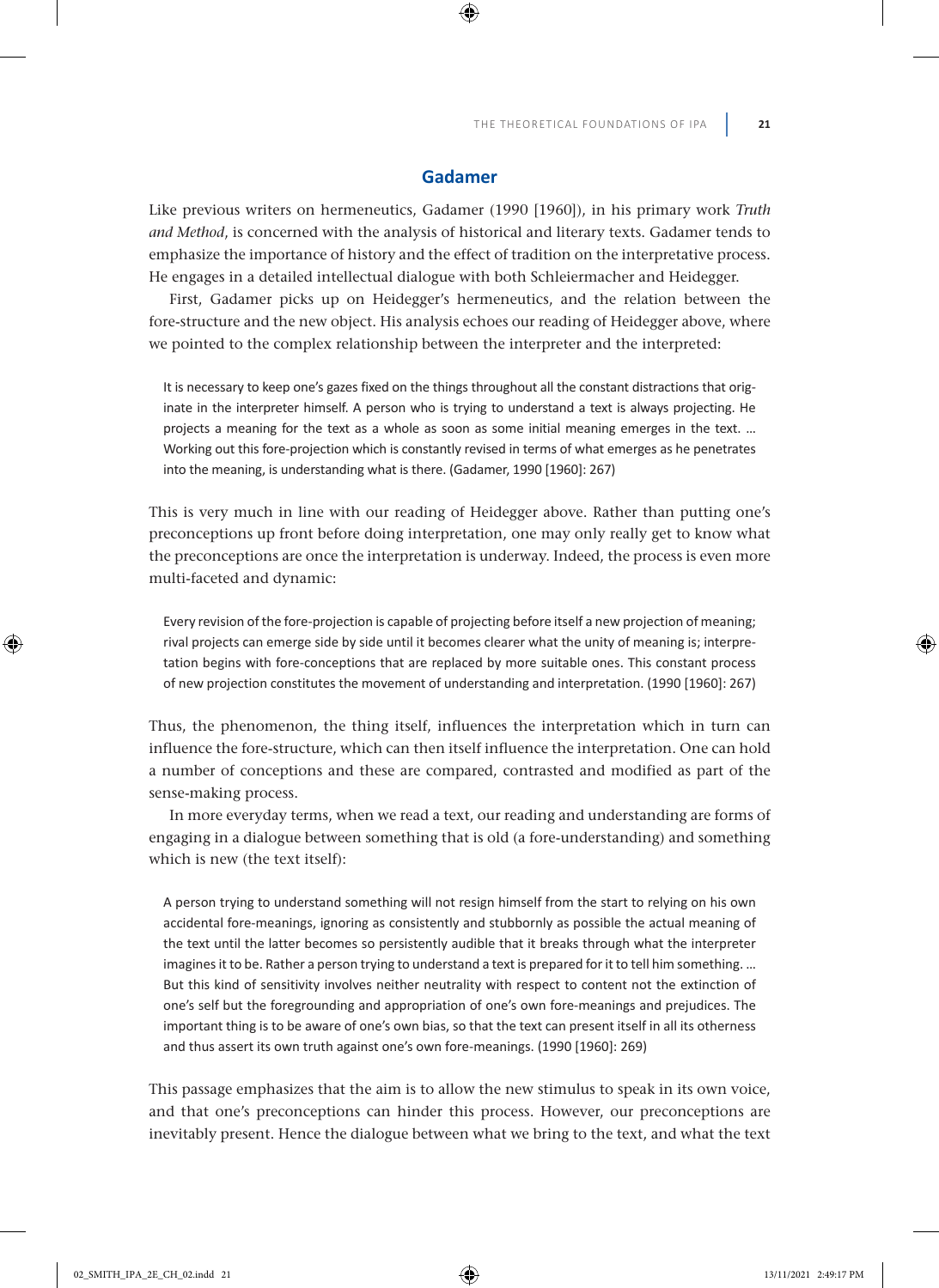brings to us. Sometimes we can identify our preconceptions in advance; sometimes they will emerge during the process of engaging with the new object presented. Either way, this requires a spirit of openness:

Only the person who knows how to ask questions is able to persist in his questioning which involves being able to preserve his orientation towards openness. … It requires that one does not try to argue the other person down but that one really considers the weight of the other's opinion. … Dialectic consists not in trying to discover the weakness of what is said, but in bringing out its real strength. (1990 [1960]: 367)

This is helpful when it comes to thinking about the interview process. We will pick this up again later in this chapter and in Chapter 4.

Gadamer also engages in an intellectual dialogue with Schleiermacher – though here of course the dialogue spans a longer historical time than that with Heidegger. Gadamer has a mixed reaction to Schleiermacher's claim that the interpreter can know the author better than he/she knows themselves. Gadamer agrees that the author does not automatically have interpretative authority over the meaning of a text. However, Gadamer makes a distinction between understanding the meaning of the text and understanding the person, and he argues that the former is the priority: 'Understanding means primarily to understand the content of what is being said and only secondarily to isolate and understand another's meaning as such' (1990 [1960]: 294). Gadamer is also sceptical of the possibility of recreating the intention of the author because of the historical gap. Thus, interpretation is a dialogue between past and present: 'The essential nature of the historical spirit consists not in the restoration of the past but in thoughtful meditation with contemporary life' (1990 [1960]: 168–169). The aim should not be to relive the past but rather to learn anew from it, in the light of the present. This represents a very interesting debate which we will pick up again later in the chapter. For now, we will state that we think Gadamer is astute about what is involved in making sense of texts which originated in the historical past. Interpretation will focus on the meaning of the text and that meaning will be strongly influenced by the moment at which the interpretation is made. Of course, with qualitative psychology research projects, we are usually more engaged with conversations conducted in real time and texts produced contemporaneously. Under these circumstances, we think that Schleiermacher, rather than sounding old-fashioned beside Gadamer's modern voice, actually sounds remarkably fresh and insightful. Thus, as we will see later in the chapter, we think IPA can learn from both Schleiermacher and Gadamer.

#### **The hermeneutic circle**

The hermeneutic circle is perhaps the most resonant idea in hermeneutic theory and is picked up by most hermeneutic writers, rather than being identified with one in particular. It is concerned with the dynamic relationship between the part and the whole, at a series of levels. To understand any given part, you look to the whole; to understand the whole, you look to the parts. This has been criticized from a logical perspective, because of its inherent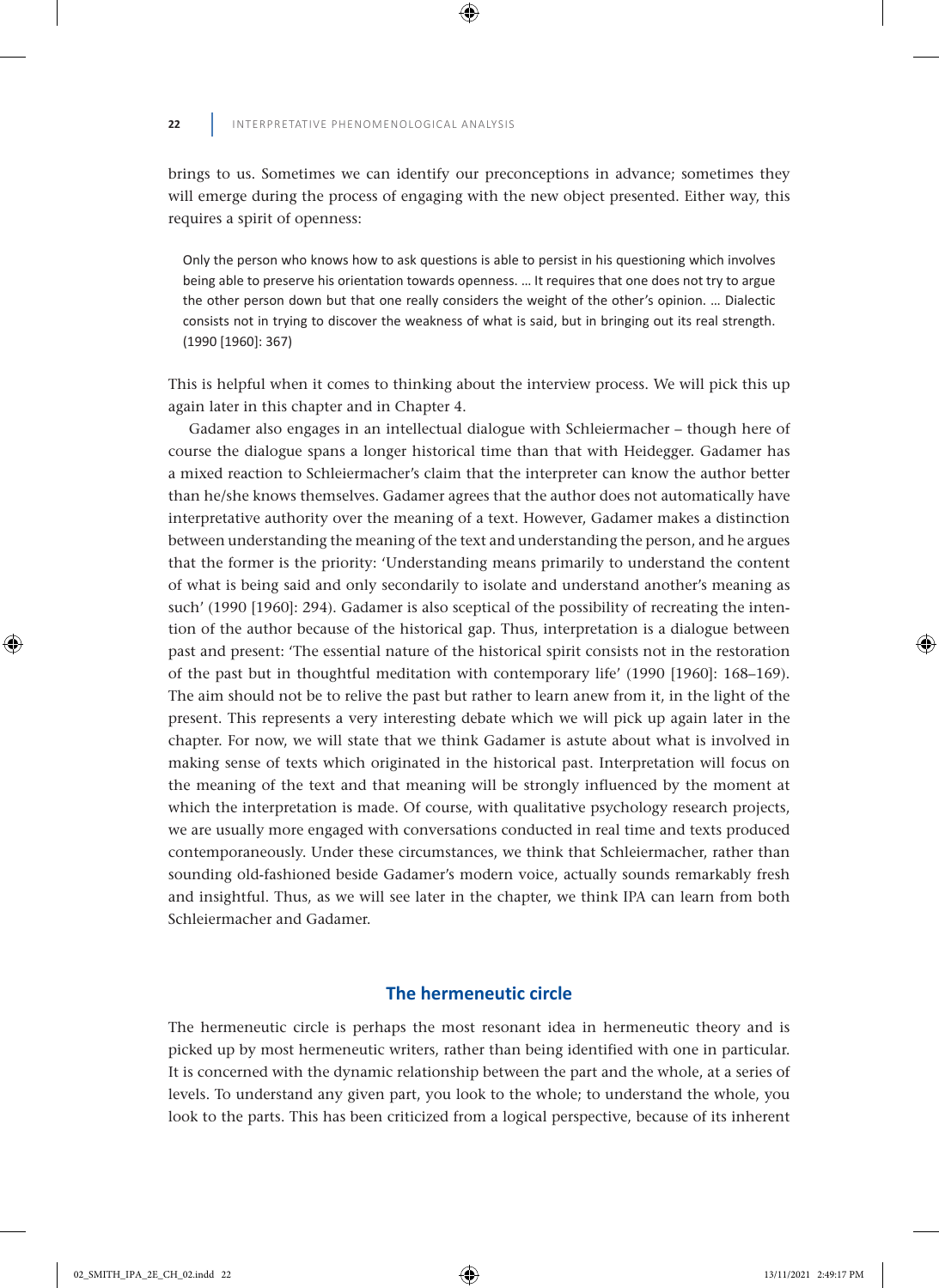circularity. In analytical terms, however, it describes the processes of interpretation very effectively and speaks to a dynamic, non-linear, style of thinking.

The concept of the hermeneutic circle operates at a number of levels. 'The part' and 'the whole' can thus be understood to describe a number of relationships. For example:

| The part            | The whole                                  |
|---------------------|--------------------------------------------|
| The single word     | The sentence in which the word is embedded |
| The single extract  | The complete text                          |
| The particular text | The complete oeuvre                        |
| The interview       | The research project                       |
| The single episode  | The complete life                          |

So, for example, the meaning of the word only becomes clear when seen in the context of the whole sentence. At the same time, the meaning of the sentence depends upon the cumulative meanings of the individual words. We have already seen facets of the hermeneutic circle at work above. Indeed, the interpretation of this piece of text is seen within the context of the reader's history of textual interpretation (what you have previously read), and that history is changed by the encounter with this new piece of text.

The hermeneutic circle provides a useful way of thinking about 'method' for IPA researchers. Approaches to qualitative analysis tend to be described in linear, step-by-step fashions, and IPA is no exception. But it is a key tenet of IPA that the process of analysis is iterative – we may move back and forth through a range of different ways of thinking about the data, rather than completing each step, one after the other. As one moves back and forth through the analytic process, it may help to think of one's relationship to the data as shifting according to the hermeneutic circle, too. The idea is that our entry into the meaning of a text can be made at a number of different levels, all of which relate to one another, and many of which will offer different perspectives on the part–whole coherence of the text.

#### **Summary**

Hermeneutics is an important part of intellectual history and offers important theoretical insights for IPA. IPA is an interpretative phenomenological approach and therefore Heidegger's explicit ascription of phenomenology as a hermeneutic enterprise is significant. Following Heidegger, IPA is concerned with examining how a phenomenon appears, and the analyst is implicated in facilitating and making sense of this appearance. Heidegger and Gadamer give insightful and dynamic descriptions of the relationship between the fore-understanding and the new phenomenon being attended to. These help to thicken our understanding of the research process. There are a number of ways in which IPA is instantiating the hermeneutic circle and this will become apparent at a number of points in the book. Finally, Schleiermacher was originally writing with historical texts in mind. His ideas come alive again when applied to contemporary texts as in IPA research – this will be picked up again later in the chapter.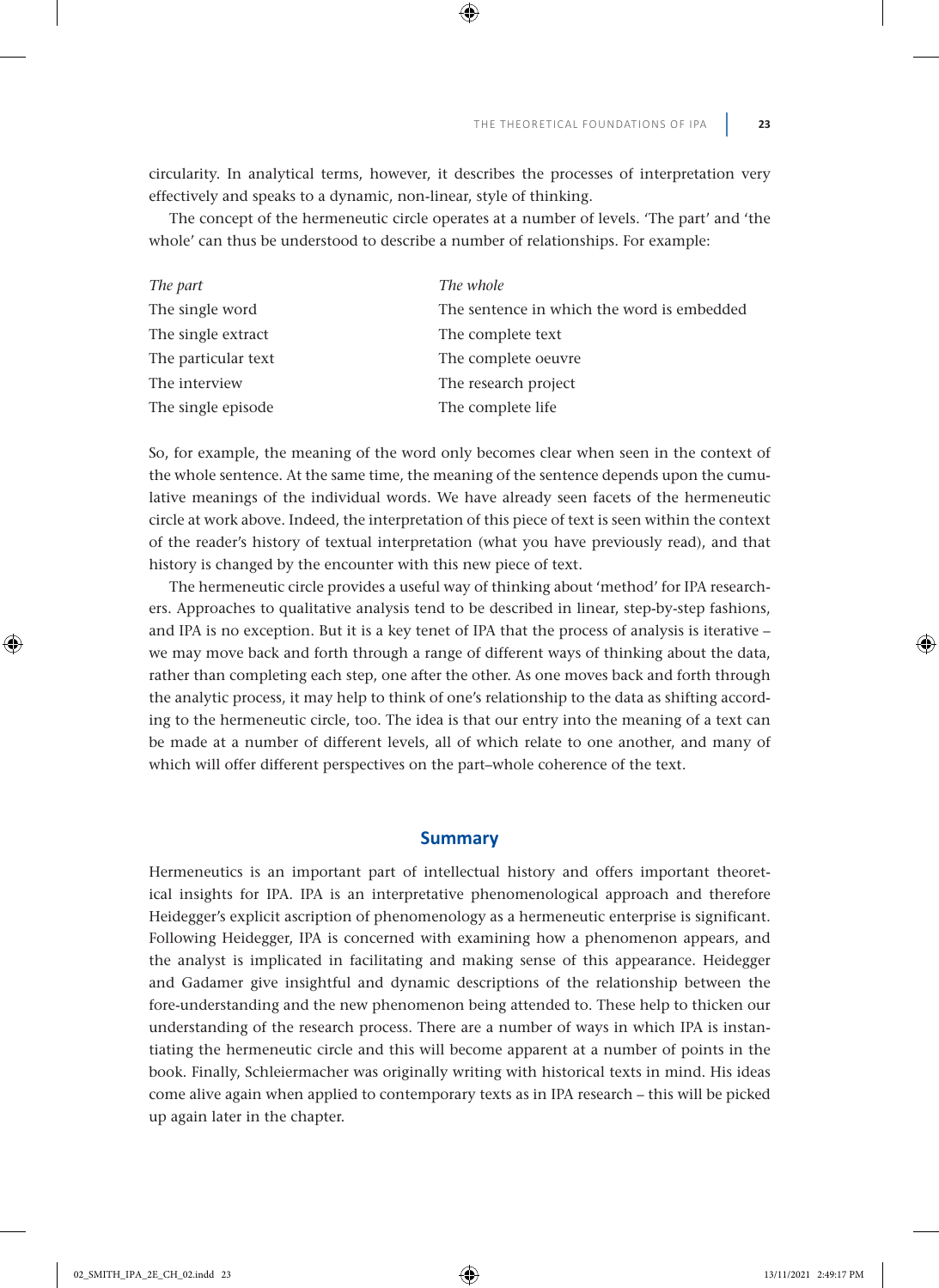# **IDIOGRAPHY**

The third major influence upon IPA is idiography. Idiography is concerned with the particular. This is in contrast to most psychology, which is 'nomothetic', and concerned with making claims at the group or population level, and with establishing general laws of human behaviour. IPA's commitment to the particular operates at two levels. First, there is a commitment to the particular, in the sense of *detail*, and therefore the depth of analysis. As a consequence, analysis must be thorough and systematic. Second, IPA is committed to understanding how particular experiential phenomena (an event, process or relationship) have been understood from the perspective of particular people, in a particular context. As a consequence, IPA utilizes small, purposively-selected and carefully-situated samples, and may often make very effective use of single case analyses. Idiography can also refer to the commitment to the single case in its own right, or to a process which moves from the examination of the single case to more general claims. Thus, idiography does not eschew generalizations, but rather prescribes a different way of establishing those generalizations (Harré, 1979). It locates them in the particular, and hence develops them more cautiously.

This emphasis on the particular (and the focus on grasping the meaning of something for a given person) cannot be conflated exactly with a focus on the individual – even though this may appear to provide a convenient shorthand for what idiography does. As we have seen earlier, the phenomenological view of experience is complex. On the one hand, experience is uniquely embodied, situated and perspectival. It is therefore amenable to an idiographic approach. On the other hand, it is also a worldly and relational phenomenon, which offers us a concept of the person which is not quite so discrete and contained as the typical understanding of an 'individual'. Dasein is not the assemblage of dispersed and disparate *personae* commonly posited by social constructionism (e.g. see Gergen, 1991) – but it is thoroughly immersed and embedded in a world of things and relationships. Because Dasein's experience is understood to be an *in-relation-to* phenomenon, it is not really a *property* of the individual *per se*. However, a given person *can* offer us a personally unique perspective on their relationship to, or involvement in, various phenomena of interest.

#### **The problem with nomothetics1**

A number of writers have pointed to problems associated with nomothetic inquiry. A nomothetic approach is one where data are collected, transformed and analysed in a manner which prevents the retrieval or analysis of the individuals who provided the data in the first place. This is typically achieved by measurement (transforming psychological phenomena into numbers), aggregation and inferential statistics.

For example, Lamiell (1987) is particularly critical of so-called 'individual differences' research. This work typically attempts to produce typologies of personality. He argues that it is flawed, as well as being a misnomer:

**<sup>1</sup>**The next two sections draw on material which first appeared in Smith, Harré, and Van Langenhove (1995).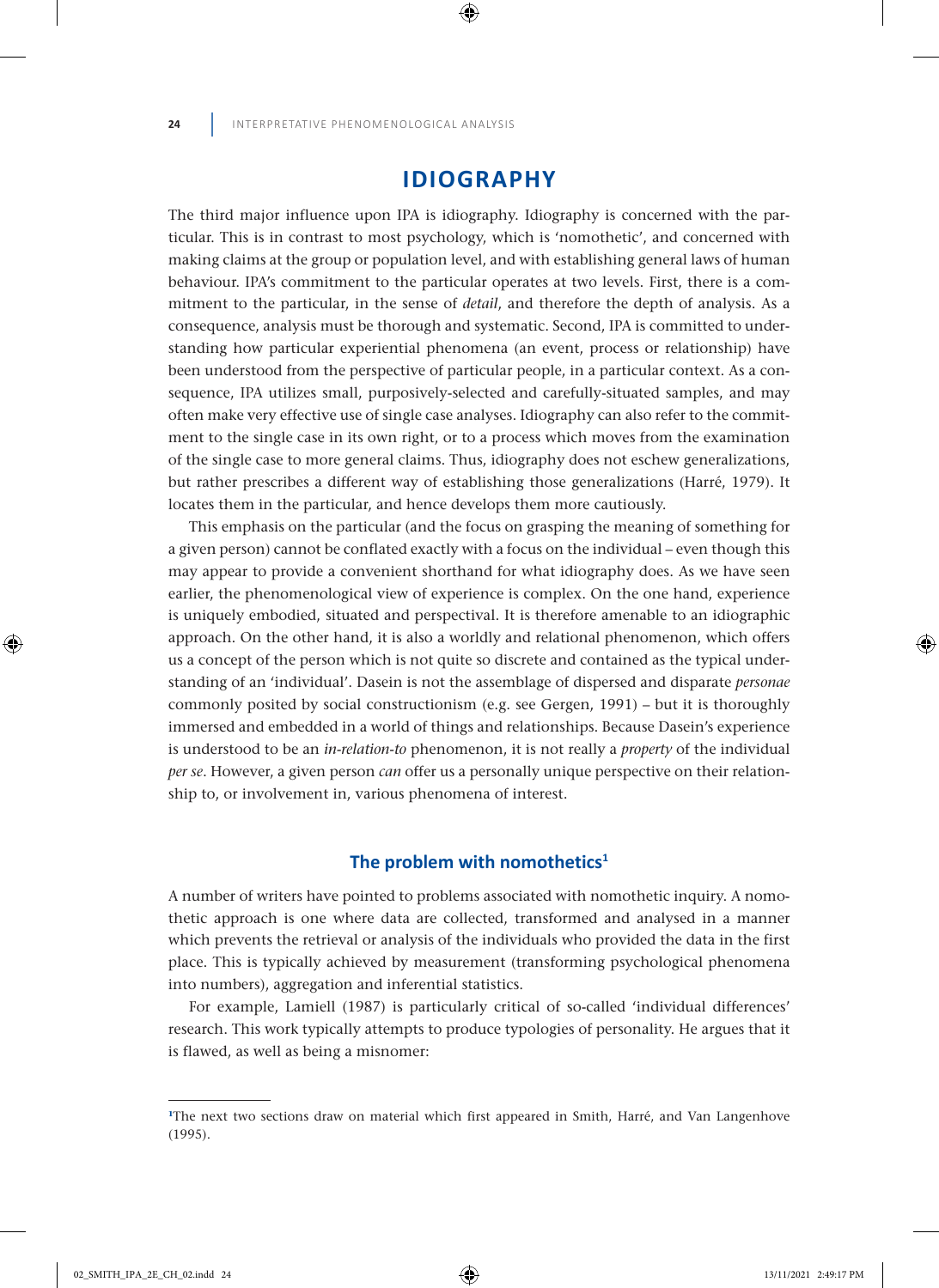The empirical findings generated by individual differences research cannot be interpreted at the level of the individual, and consequently cannot possibly inform in an incisive manner a theory of 'individual' behaviour/psychological functioning. Moreover, and for this very reason, individual differences research cannot possibly be suited to the task of establishing general laws or nomothetic principles concerning individual behaviour/psychological functioning. That is, the empirical findings generated by such research cannot logically establish that something is the case for *each of many* individuals. (1987: 90–91, original emphasis)

The nomothetic domain can only be actuarial and probabilistic, dealing with group averages rather than particular cases. Such analyses produce what Kastenbaum describes as 'indeterministic statistical zones that construct people who never were and never could be' (quoted in Datan, Rodeheaver, & Hughes, 1987: 156).

#### **The case for the case**

There is an alternative to nomothetical analysis, and a supportive literature on the value of single case studies, in particular. Platt (1988) argues that the case study is justified when it describes something intrinsically interesting. Yin (1989) makes the related point that a case study is intended to demonstrate existence, not incidence. Thus, at one level, single case studies simply show us that (or how) something *is*, and can unfold this in an insightful manner. Platt goes on to show how a single case can also point to flaws in existing theoretical claims for a population, and may then point out ways to revise the theory. Similarly, Campbell (1975) points to Becker's belief that a good case study usually either disconfirms our expectations, or reveals things that were not expected. Thus, the additional value of the case study is that it provides a means of troubling our assumptions, preconceptions and theories.

These statements point to the scientific credibility of the case study's painstaking attention to detail. As Sloman (1976: 17) argues, science includes the study even of unique occurences, which therefore 'justifies elaborate and detailed investigation and analysis of particular cases: a task usually shirked because of the search for statistically significant correlations. Social scientists have much to learn from historians and students of literature'. Support for this comes from a perhaps surprising quarter. Francis Galton, who was a pioneer in the development of statistics, wrote:

Acquaintance with particulars is the beginning of all knowledge – scientific or otherwise … starting too soon with analysis and classification, we run the risk of tearing mental life into fragments and beginning with false cleavages that misrepresent the salient organizations and natural integrations in personal life. (Galton, 1883, in Allport, 1951: 56)

Bromley (1986: 15) explicitly legitimates a role for the case study within mainstream psychology: 'The notion that a case-study, even an extended case-study can only be exploratory, whereas a social experiment or survey can provide definitive results, is incorrect.' A further important point is that single cases can themselves be drawn together for further analysis. A number of approaches have been developed for moving from the single case to more general claims. Here we consider two examples: analytic induction, and the quasi-judicial approach.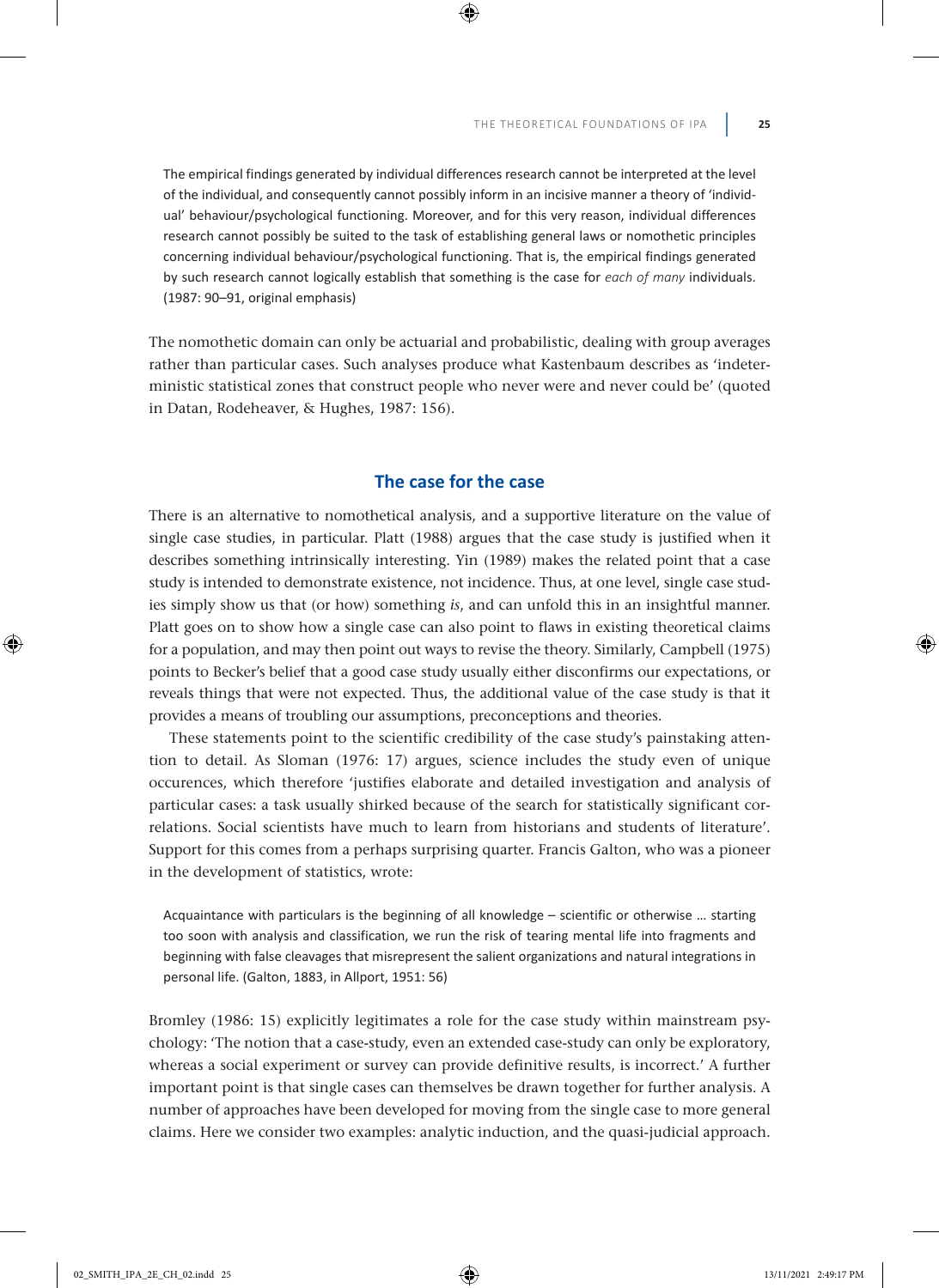*Analytic induction* is a method for attempting to derive theoretical explanations from a set of cases (Hammersley, 1989; Robson, 1993). It involves proposing an initial tentative hypothesis which is then tested against each of one's cases in turn. With each case, one revises the hypothesis to fit the case. Thus, analytic induction is an iterative procedure, allowing one to reflect on and modify one's thinking in the light of the next piece of evidence assessed. While the ideal of analytic induction would be to produce a final theoretical statement that was true of all cases, usually it is not possible to be so definitive, and a successful outcome will be a revised hypothesis which accounts for most of the data, for most of the cases examined.

Alternatively, Bromley (1985) advocates a *quasi-judicial* approach to the conduct and assessment of case studies. Here there is a parallel with the gradual development of case law, as single cases are written up and considered in relation to each other. This will produce 'highly circumscribed accounts of persons in situations, giving rise to low level generalizations within relatively narrow areas of scientific and professional interest' (Bromley, 1985: 8).

#### **Summary**

Idiography is an argument for a focus on the particular, which also leads to a re-evaluation of the importance of the single case study. As we will see in Chapter 5, IPA can focus only on a single case. Further, the single cases remain central if we move to broader, cross-case analyses, enabling us to retrieve particular claims for any of the individuals involved. We believe this approach has an important role to play in experiential research, and that there is considerable ground for the development of phenomenologically-informed models for the synthesis of multiple analyses from small studies and single cases.

# **IPA AND THE THEORY**

IPA is concerned with the detailed examination of human lived experience. And it aims to conduct this examination in a way which as far as possible enables that experience to be expressed in its own terms, rather than according to predefined category systems. This is what makes IPA phenomenological and connects it to the core ideas unifying the phenomenological philosophers we have discussed. IPA concurs with Heidegger that phenomenological inquiry is from the outset an interpretative process. IPA also pursues an idiographic commitment, situating participants in their particular contexts, exploring their personal perspectives, and starting with a detailed examination of each case before moving to more general claims. Thus IPA is connected to each of the intellectual currents outlined in this chapter. Here we will describe in turn the particular relationship IPA has with each of the ideas we have presented.

#### **Reflecting upon personal experience**

When reading the philosophical literature on phenomenology, where the writing is often difficult, it is easy to forget that at its heart, the topic and approach of phenomenology does,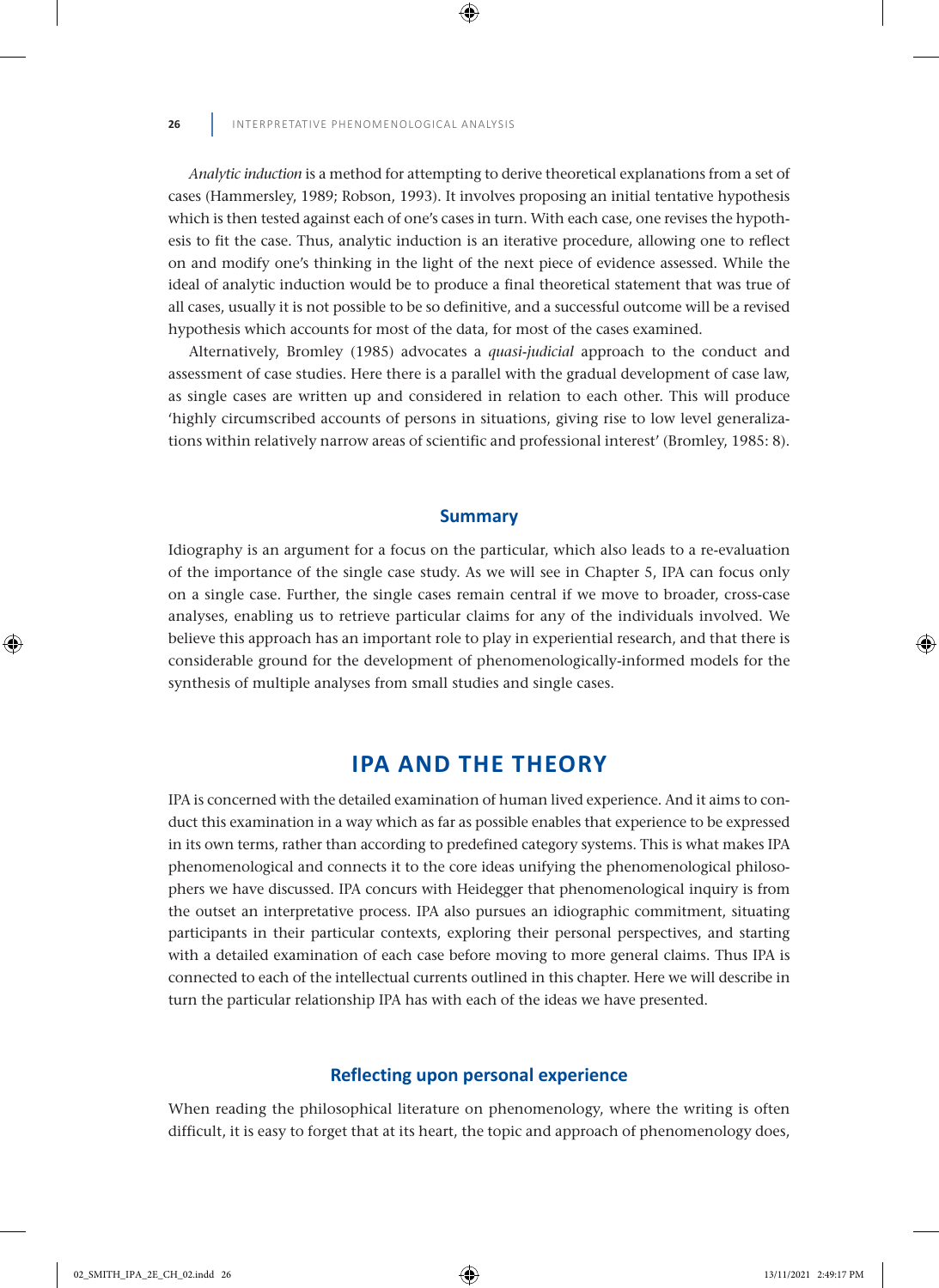or should, connect with our everyday experience. While philosophy has made an enormous contribution to understanding the process of examining experience, it is important to realize that philosophy does not own phenomenology. As Halling (2008: 145) helpfully states: 'In everyday life each of us is something of a phenomenologist insofar as we genuinely listen to the stories that people tell us and insofar as we pay attention to and reflect on our own perceptions.'

Thus, what the philosopher is doing is formalizing a rigorous description of an approach and ability which is elementally a human one. And remember, when Husserl says we should go back to the thing itself, the thing is lived experience, not the philosophical account of lived experience. The philosophical account can be insightful and illuminating but it should be there to serve the stuff of lived experience rather than the other way round. Of course, our propensity for this sort of thinking will vary. Doing phenomenological psychology will generally involve a more sustained and systematic analysis than is part of everyday human activity, but the connection is an important one. We are stressing this at this point to show that phenomenology is a live dynamic activity, nor just a scholarly collection of ideas. We hope to emphasize that we, as researchers and readers, should feel inspired by the philosophical writers to take the project on, and to keep phenomenology alive in our research studies.

Like Husserl, we see phenomenological research as systematically and attentively reflecting on everyday lived experience, and with Husserl we see that that everyday experience can be either first-order activity or second-order mental and affective responses to that activity – remembering, regretting, desiring, and so forth. Thus, in IPA we are concerned with examining subjective experience, but that is always the subjective experience of 'something'.

Of course, experience is a very broad term. So what type of experience is IPA particularly interested in? As we have seen in Chapter 1, IPA is usually concerned with experience which is of particular moment or significance to the person. So, for example, IPA studies have looked at how people decide whether to take a genetic test, how HIV-positive gay men think about sexual relationships, and how people have experienced moving from one country to another.

Thus, with IPA, we are concerned with where ordinary everyday experience becomes 'an experience' of importance as the person reflects on the significance of what has happened and engages in considerable 'hot cognition' in trying to make sense of it.

Experience is itself tantalizing and elusive. In a sense, pure experience is never accessible; we witness it after the event. Therefore, when we speak of doing research which aims to get at experience, what we really mean is we are trying to do research which is 'experience close'. Indeed, because IPA has a model of the person as a sense-making creature, the meaning which is bestowed by the participant on experience, as it becomes an experience, can be said to represent the experience itself.

And of course there is another way in which IPA research is separated from experience *per se*. Human and health science researchers are not usually concerned with examining their own experiences but rather with attending to the experiences of others. Thus, the challenge for empirical phenomenological researchers is to translate the insights of phenomenological philosophy into a practical but coherent approach to the collection and analysis of third-person data. The steps outlined in the book represent our way of trying to realize such a project.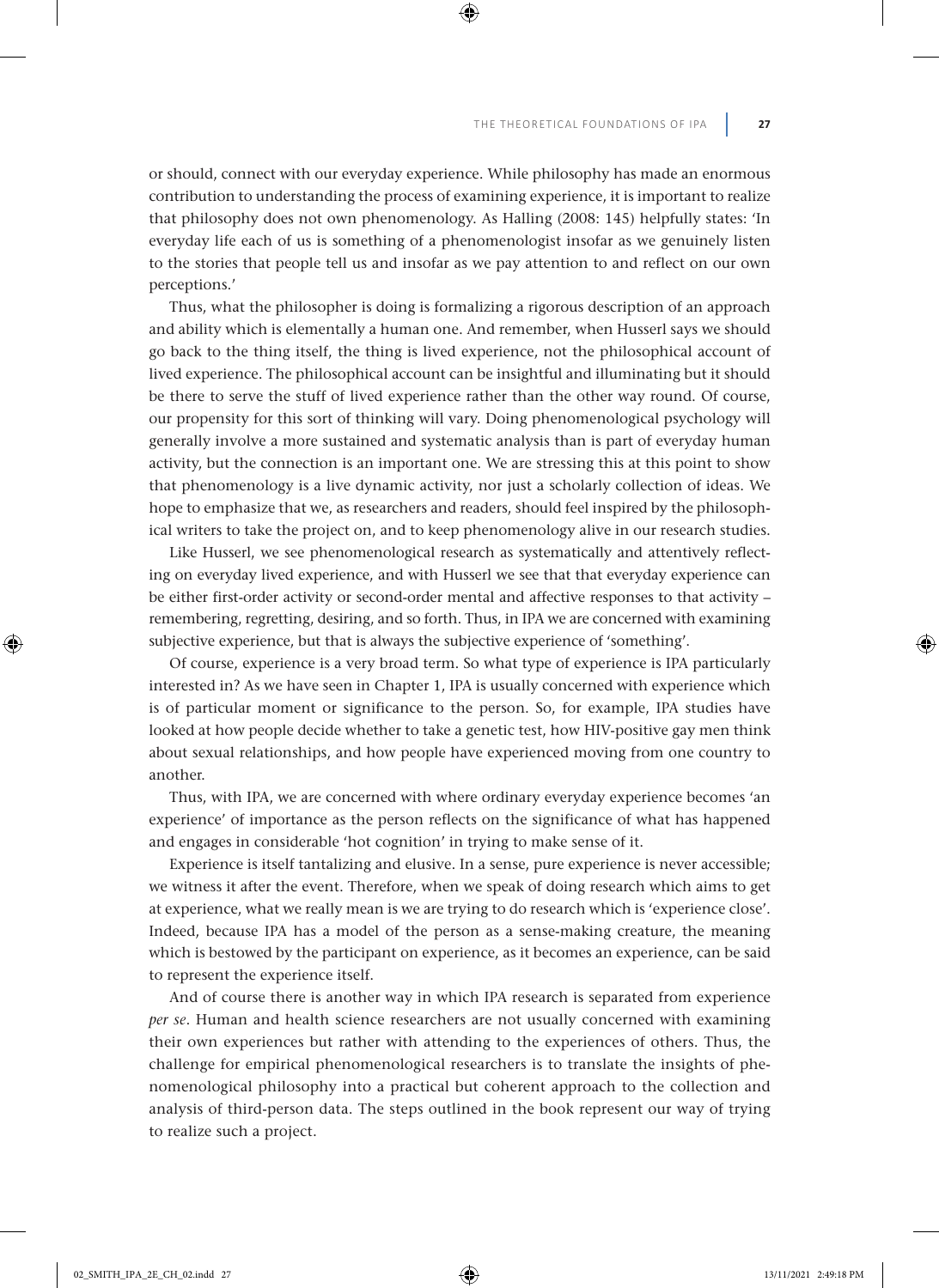While phenomenology has a core concern with the exploration of human lived experience, as Ricoeur has pointed out (see Moran, 2000), phenomenology is not a single thing, and each subsequent phenomenological philosopher added something particular to the original scheme of Husserl. Thus, while Husserl's phenomenology can be described as relatively intrapsychic, Merleau Ponty's is more centrally concerned with embodiment, and Heidegger and Sartre's accounts are more focused upon existential questions – both with practical and worldly, as well as moral and ethical issues. One can see these different emphases as either in competition with each other, or as complementary. We take the latter view, seeing their collective contributions as leading to a mature, multi-faceted and holistic phenomenology.

Thus, rather than trying to operationalize or privilege one particular phenomenology or phenomenological theorist, IPA is influenced by the core emphases of the approach, and by a number of further elements drawn from the different positions. In that sense, IPA can be seen as operating within, and attempting to further, the intellectual current of phenomenology, in the context of psychology. Thus, IPA is concerned with human lived experience, and posits that experience can be understood via an examination of the meanings which people impress upon it. These meanings, in turn, may illuminate the embodied, cognitive-affective and existential domains of psychology. People are physical and psychological entities. They do things in the world, they reflect on what they do, and those actions have meaningful, existential consequences.

A brief example might help here. One of us (Jonathan) conducted a study with Mike Osborn (see Osborn & Smith, 1998; Smith & Osborn, 2008) on the experience of chronic back pain. The participants' experience was embodied, and they reflected cognitively on this embodiment. They were also concerned with how they lived their lives – with the practical everyday arrangements and with the choices they had to make. And they were worried about how they might be having detrimental effects on other people – and described in some depth the difficult and unpleasant emotional experiences which accompanied their physical pain. Thus, the participants' and the researchers' concerns were embodied, cognitive, affective and existential, in focus. This study is typical of IPA. When people are having major experiences and facing big issues, the multi-dimensional aspect of their response to that experience comes to the fore and so a holistic phenomenological analysis is particularly apposite.

#### **The hermeneutic turn**

IPA is also strongly influenced by the hermeneutic version of phenomenology. We see no conflict here. Just as phenomenology can be seen as the joint product of a number of related but distinct philosophers, so phenomenology can also be seen as either distinct from or connecting to hermeneutics. We take the latter position and consider Heidegger and Gadamer, for example, to be forging a hermeneutic phenomenology.

For IPA, analysis always involves interpretation. We think Heidegger's reading of *appearing* captures this well. There is a phenomenon ready to shine forth, but detective work is required by the researcher to facilitate the coming forth, and then to make sense of it once it has happened. We are also very much in accord with Heidegger and Gadamer's view of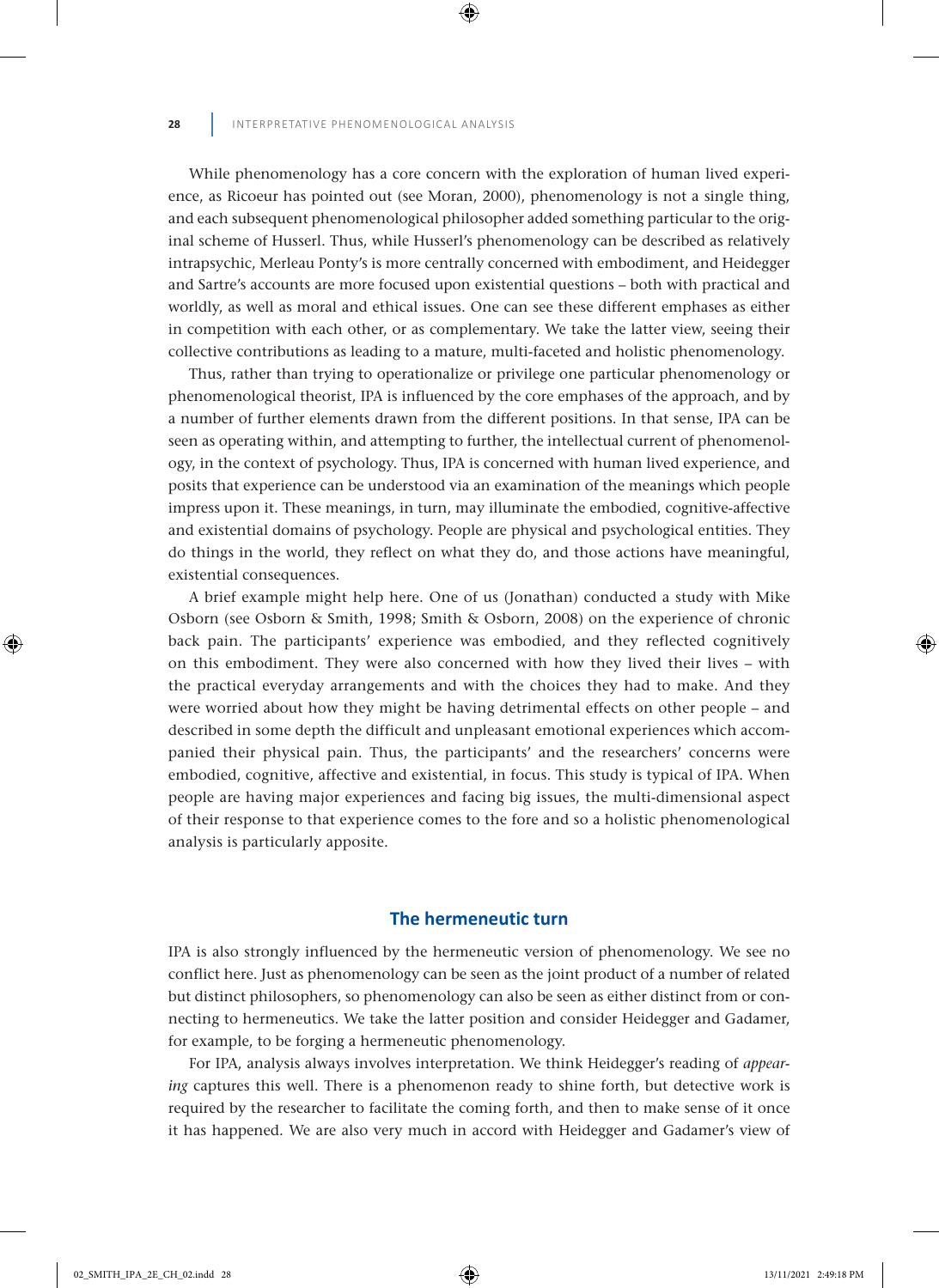this process as outlined in the section on hermeneutics earlier in the chapter, and offer this as a helpful commentary on what happens *during* analysis. Making sense of what is being said or written involves close interpretative engagement on the part of the listener or reader. However, one will not necessarily be aware of all one's preconceptions in advance of the reading, and so reflective practices, and a cyclical approach to bracketing, are required.

We would position this view of the dynamics of preconceptions within a model of the hermeneutic circle of the research process. Here the 'whole' is the researcher's ongoing biography, and the 'part' is the encounter with a new participant, as part of a new research project. In the passage below (taken from Smith, 2007), Jonathan has described how this can help our understanding of the research process:

I start where I am at one point on the circle, caught up in my concerns, influenced by my preconceptions, shaped by my experience and expertise. In moving from this position, I attempt to either bracket, or at least acknowledge my preconceptions, before I go round to an encounter with a research participant at the other side of the circle. Whatever my previous concerns or positions, I have moved from a point where I am the focus, to one where the participant is the focus as I attend closely to the participant's story, facilitate the participant uncovering his/her experience. This requires an intense attentiveness to, and engagement with, the participant as he/she speaks. Of course this is only a simplified version of what is a complex dynamic process … see Dahlberg, Drew and Nystrom (2001) for more on the qualities of openness required here.

Having concluded the conversation, I continue the journey round the circle, back to where I started. So I return home to analyze the material I collected from the perspective I started from, influenced by my prior conceptions and experience. However, I am also irretrievably changed because of the encounter with the new, my participant and her/his account. Then I engage in movement round a virtual mini-circle where, in my home location, I mentally take on again a conversation with my participant, as I rehear his/her story, ask questions of it, try to make sense of it. Indeed the various actions inherent in the hermeneutic circle between part and whole … take place in this cognitive space at home base. (Smith, 2007: 6)

Here we would emphasize the importance of the positive process of engaging with the participant more than the process of bracketing prior concerns, in the sense that the skilful attention to the former inevitably facilitates the latter. See Chapters 4 and 5 where we consider in greater detail the processes involved.

Now we need to call on another important idea in the theoretical literature. For the social philosopher Charles Taylor (1985), human beings are *self-interpreting animals* attempting to find meaning in what is happening to us. Therefore, it can be said that an event happening in a person's life becomes an experience because of the significance, and therefore meaning, given to it by the person it is happening to.

So participants and researchers are both trying to make sense of or interpret things but they have a different entry point to that. IPA involves a 'double hermeneutic' (Smith & Osborn, 2003). The researcher is trying to make sense of the participant, who is trying to make sense of *x*. And this usefully illustrates the dual role of the researcher as both like and unlike the participant. In one sense, the researcher is like the participant, is a human being drawing on everyday human resources in order to make sense of the world. On the other hand, the researcher is not the participant, she/he only has access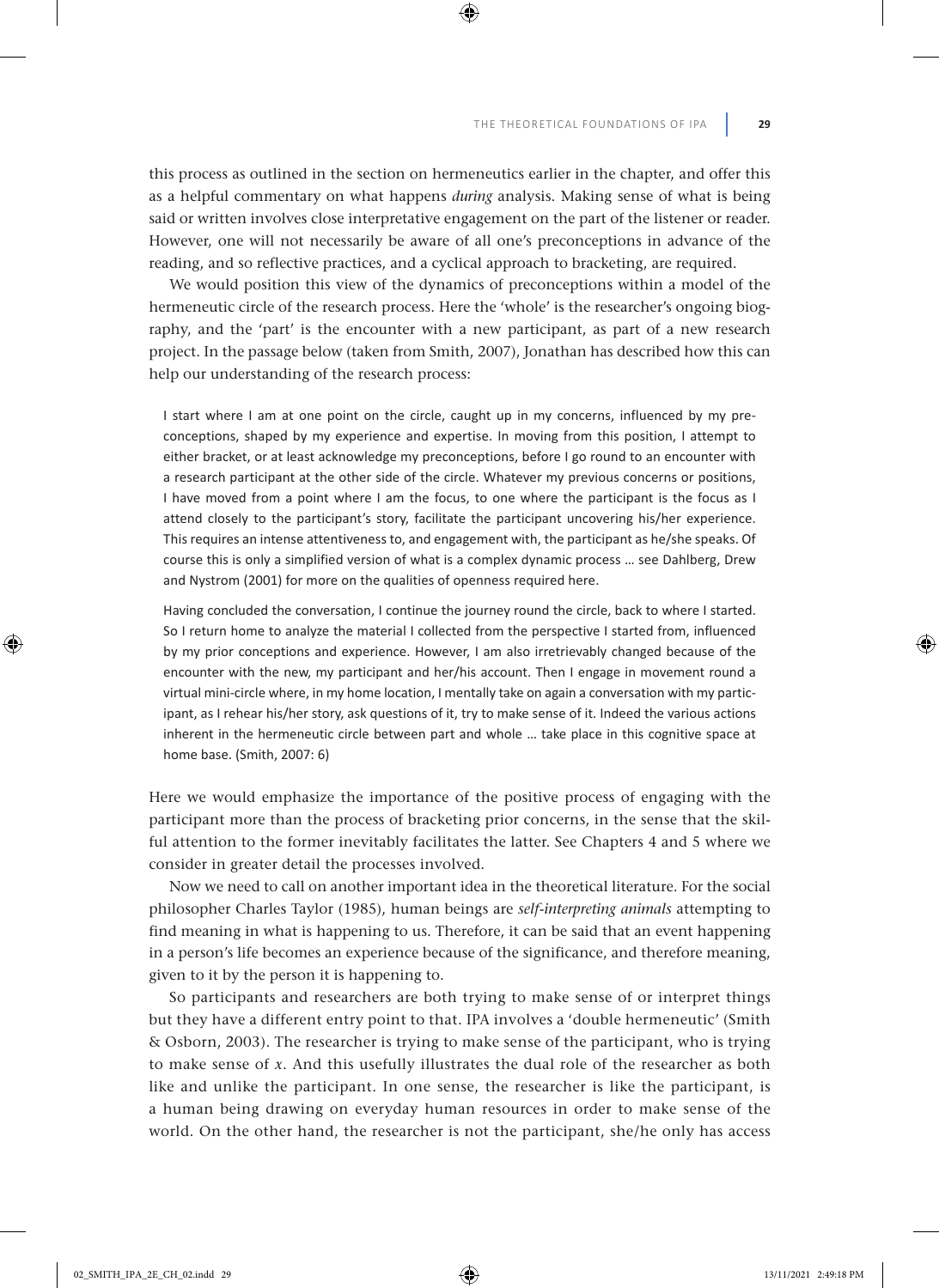to the participant's experience through what the participant reports about it, and is also seeing this through the researcher's own, experientially-informed lens. So, in that sense, the participant's meaning-making is first-order, while the researcher's sense-making is second-order. For more discussion of this, see Smith (2019).

There is another way in which IPA operates a double hermeneutic. Ricoeur (1970) distinguishes between two broad interpretative positions, a hermeneutics of empathy and a hermeneutics of suspicion. The former approach attempts to reconstruct the original experience in its own terms; the latter uses theoretical perspectives from outside (e.g. as with psychoanalysis) to shed light on the phenomenon. Smith (2004) and Larkin et al. (2006) have suggested that IPA can take a centre-ground position here, where interpretative work can be judged to be appropriate so long as it serves to 'draw out' or 'disclose' the meaning of the experience.

Here we suggest that this centre-ground position combines a hermeneutics of empathy with a hermeneutics of 'questioning'. Thus, the IPA researcher is, in part, wanting to adopt an 'insider's perspective' (Conrad, 1987), see what it is like from the participant's view, and stand in their shoes. On the other hand, the IPA researcher is also wanting to stand alongside the participant, to take a look at them from a different angle, ask questions and puzzle over things they are saying. Here the analysis may move away from representing what the participant would say themselves, and become more reliant on the interpretative work of the researcher. Successful IPA research combines both stances – it is empathic *and* questioning, and the simple word 'understanding' captures this neatly. We are attempting to understand, both in the sense of 'trying to see what it is like for someone' and in the sense of 'analysing, illuminating, and making sense of something'.

Let's look at this another way. IPA is always interpretative, but there are different levels of interpretation. Typically, an analysis will move through those levels to a deeper analysis, as it progresses. Critically for IPA however, those interpretations must always be grounded in the meeting of researcher and text. For example, Smith (2004) outlines a series of levels of interpretation of a very small piece of text, taken from an interview with a woman talking about the experience of chronic back pain. The first level engaged with the main emerging substantive element, a nested set of social comparisons which pointed to how the woman was losing out in comparison with a whole set of other selves, that is, her past self, her ought self, other selves she met, and so forth. The second level involved a close look at the metaphors the woman used, and how these added weight to her particular sense of loss, as it compared to others. The third level took a detailed reading of the temporal construction of her account and argued that the way the woman moved between describing herself in the present tense and the past tense reflected a battle for the 'real self' that she was engaged in. Each analysis became more interpretative but each was based on a reading from within the text itself.

So for IPA, a successful interpretation is one which is principally based on a reading from *within* the terms of the text which the participant has produced. It is not usually based on importing a reading from without. In this sense our questioning hermeneutics is clearly different from Ricoeur's hermeneutics of suspicion. This is discussed again in more detail in Chapter 5.

Finally, we would like to revisit the Schleiermacher–Gadamer debate. Gadamer argued that when reading a text, we are trying to make sense of the text rather than the author. He suggests that, as a result, our sense-making will be strongly influenced by the time at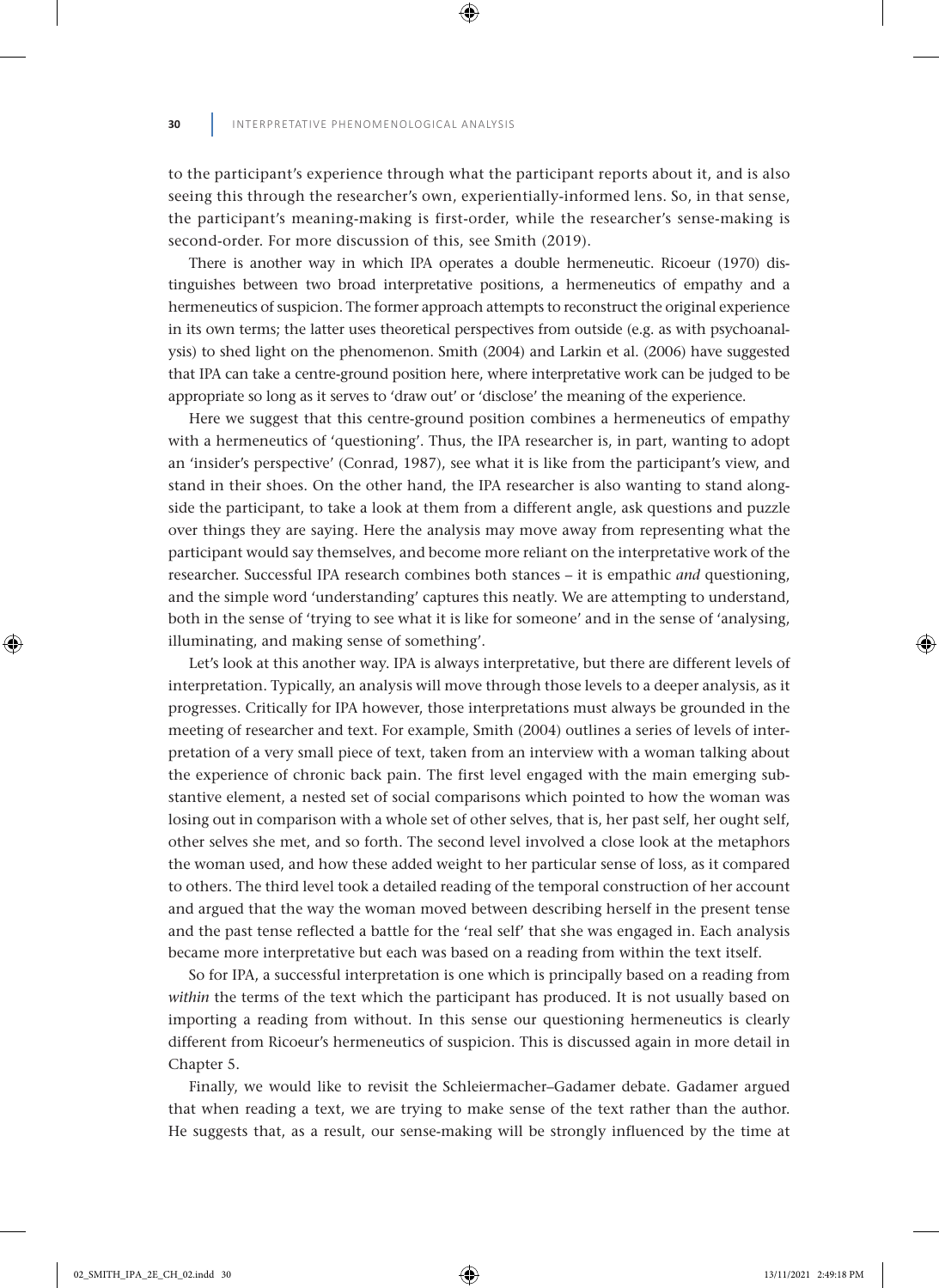which we are doing the reading, and that this will get in the way of being able to recreate an original meaning of the text. This is clearly pertinent to the sort of texts that were the main concern of Schleiermacher and Gadamer. These are usually self-consciously constructed, for an expressive or functional purpose. They have usually been written in a previous historical age, and they may involve a foreign language or a quite specific vocabulary or genre. However, if one changes the territory, and considers the material faced by IPA researchers, then we think Schleiermacher has much to say. The texts examined by IPA researchers are usually contemporary or have been produced in the recent past and in response to a request by the researcher rather than a purpose driven by the author. Under these circumstances we think that the process of analysis is geared to learning both about the person providing the account and the subject matter of that account, and therefore, that Schleiermacher usefully speaks to us across the centuries. For more on the relationship between hermeneutics and human sciences, and a worked example of the application of hermeneutic ideas in qualitative psychology, see Smith (2007).

Thus, IPA requires a combination of phenomenological and hermeneutic insights. It is phenomenological in attempting to get as close as possible to the personal experience of the participant, but recognizes that this inevitably becomes an interpretative endeavour for both participant and researcher. Without the phenomenology, there would be nothing to interpret; without the hermeneutics, the phenomenon would not be seen.

#### **Focusing on the particular**

IPA has an idiographic sensibility. We see the value of IPA studies, first and foremost, as offering detailed, nuanced analyses of *particular* instances of lived experience. A good case study, with an insightful analysis of data from a sensitively conducted interview, on a topic which is of considerable importance to the participant, is making a significant contribution to psychology. In our view, only through painstakingly detailed cases of this sort can we produce psychological research which matches and does justice to the complexity of human psychology itself.

We have been increasingly advocating the case study in IPA (e.g. Smith, 2004) and hope to see increasing numbers of case studies conducted. However, most IPA is, and is likely to continue to be, idiographic in focus, but with a sample size larger than one. Such studies have important and powerful contributions to make. The analytic process here begins with the detailed examination of each case, but then cautiously moves to an examination of similarities and differences across the cases, so producing fine-grained accounts of patterns of meaning for participants reflecting upon a shared experience. In a good IPA study, it should be possible to parse the account both for shared themes, and for the distinctive voices and variations on those themes.

This concern with the particular, with nuance and with variation means that IPA is working at quite a specific point in relation to Husserl's ambitious programme for phenomenology. For Husserl it was important to move from the individual instances to establish the eidetic structure or essence of experience. This is of course a noble aim. For IPA, however, a prior task of detailed analyses of particular cases of actual life and lived experience remains the priority at this time. Of course, we do not see this as the end of the story. It will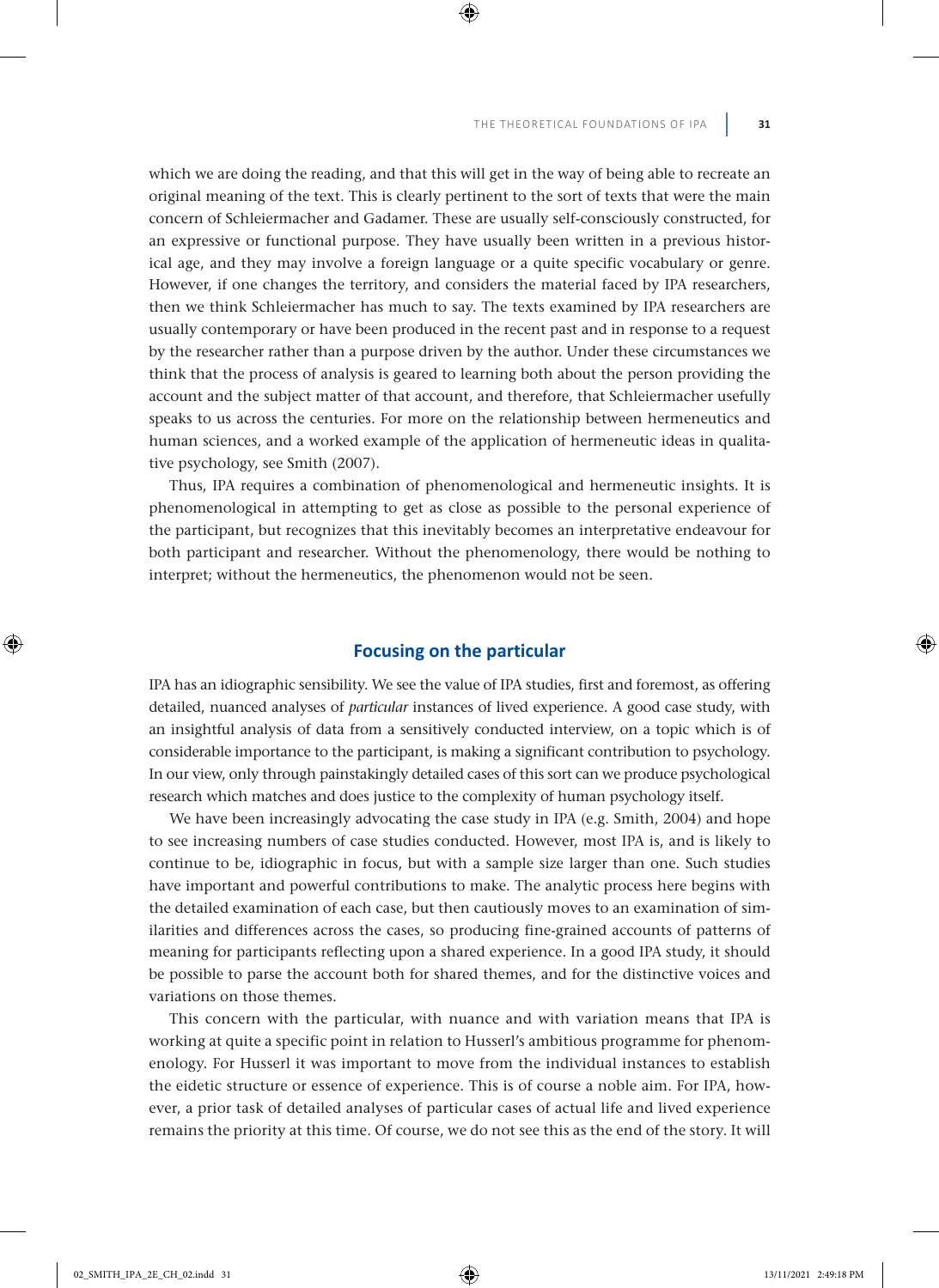be possible with time to establish larger corpuses of cases and this may lead to the ability to consider the more general features of particular phenomena.

In the meantime, the detailed idiographic analyses which IPA offers can make a significant contribution. Through connecting the findings to the extant psychological literature, the IPA writer is helping the reader to see how the case can shed light on the existing nomothetic research. Again, we see echoes of part and whole relationships.

And the reader can in turn continue this process of theoretical transferability as they examine the case from the perspective of their own experiential knowledge base, and begin to think of the implications for their own work.

The specifics are unique, but they are hung on what is shared and communal. This in turn echoes the original insight of Schleiermacher, 'that everyone carries a minimum of everyone else within themself' (1998: 92–93).

# **CONCLUDING THOUGHTS**

In this chapter we have introduced the ideas of some of the leading writers in phenomenology, hermeneutics and idiography. We have done this in sufficient detail so that the IPA researcher can understand the theoretical underpinnings of the approach. We have emphasized the plural vision of the thinking and articulated IPA's take on the theoretical ideas offered. In the next set of chapters we move to considering how to put the ideas into practice as we offer guidance on how to conduct a piece of research using IPA.

# **FURTHER READING**

The philosophical phenomenology literature can be pretty tough going. Moran (2000) offers a highly readable, useful and thorough introduction and Moran and Mooney (2002) provide a useful collection of readings from the main phenomenological philosophers. Perhaps the most readable and concise primary source for Husserl's position can be found in the translation of the piece he wrote for the *Encyclopaedia Britannica* (1927). More recently, Carel's book *Illness* (2013) provides an excellent, and very readable, example of what a phenomenological inquiry can look like.

Dahlberg, Dahlberg, and Nystrom (2008) and Van Manen (1990) offer accessible and more detailed overviews of much of the theoretical terrain covered in this chapter, and Langdridge (2007) also introduces the main ideas of phenomenology in a psychological context. Ahmed (2006) provides a very clear and accessible introduction to the concepts of intentionality and orientation. Ashworth (2008) offers a very helpful account of the origins of qualitative psychology which includes a consideration of some of the concepts in this chapter. An engaging introduction to phenomenology research in psychology and the human sciences is provided by Becker (1992). Von Eckartsberg (1986) gives a useful overview of different approaches to phenomenological psychology and interesting examples of each.